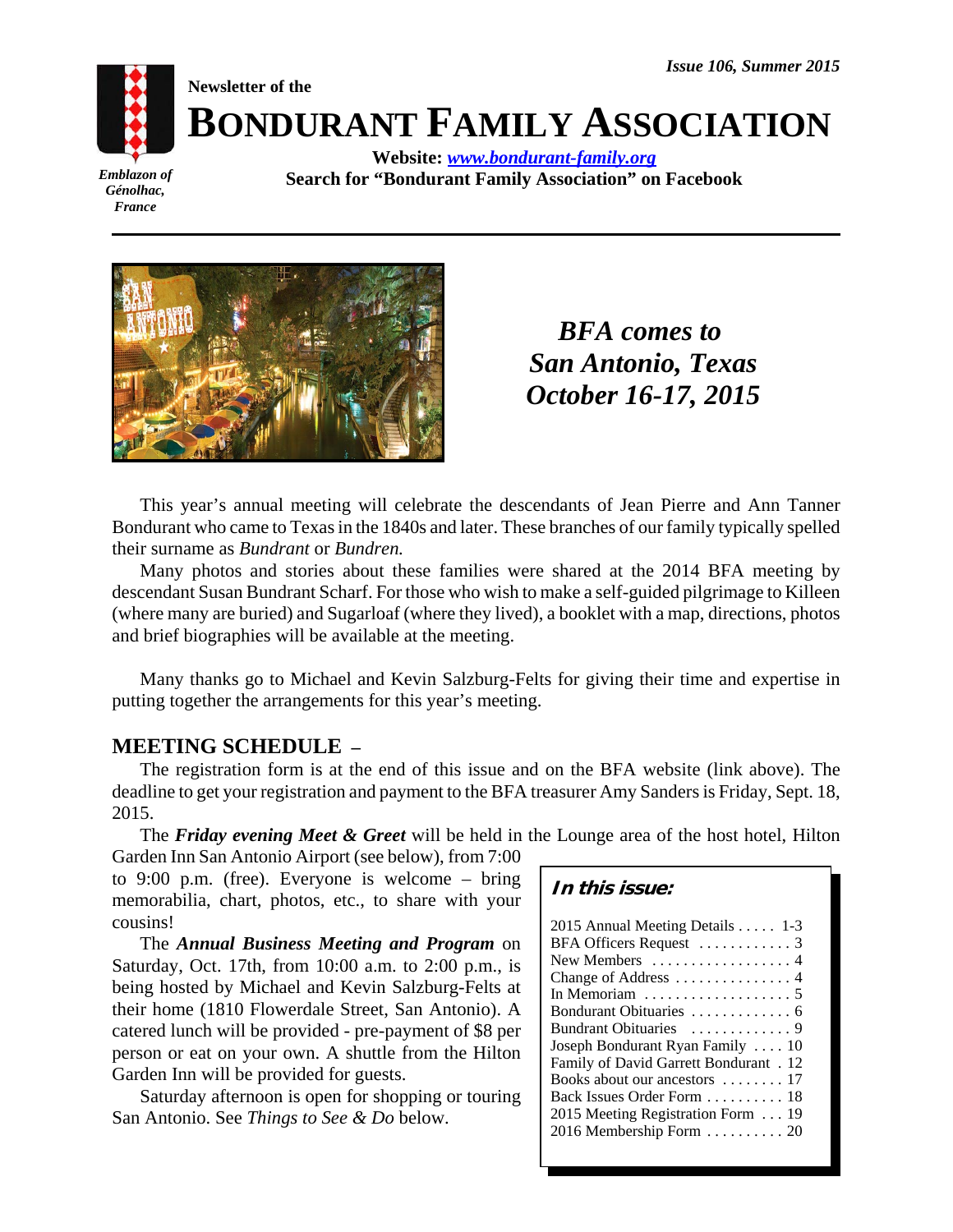*Saturday Evening Dinner* - Alamo Café, 14250 US Hwy 281 North, San Antonio, TX 78232 - \$27 per person (pre-payment required by Sept. 15). Please let us know if you have any dietary restrictions.

**LODGING –** The *Hilton Garden Inn San Antonio Airport* is this year's host hotel. BFA block



of rooms (block code "BONFAM") are \$99 per night, plus tax, for two queen beds or one king. This price includes complimentary full breakfast buffet for all guest rooms (up to four people per room), complimentary Wi-Fi, and free parking. A limited number of handicap/ADA accessible rooms are also available (first come, first served). The hotel offers a free shuttle to and from the San Antonio Airport, and to other locations within a five-mile radius of the hotel.

The hotel address is 12828 San Pedro Avenue, San Antonio, Texas, 78216, call 1-210-494-7600 to make your reservation. Ask for the "BONFAM" block – deadline is Sept. 15th.

**MEALS –** A catered lunch on Saturday will be hosted by Michael and Kevin Salzburg-Felts - \$8 per person – pre-payment by Tuesday, Sept. 15, is required (see the annual meeting registration form to sign up). Or you may come to the morning meeting and leave to eat lunch on your own elsewhere.

The Saturday evening dinner will be at Alamo Café, 14250 US Hwy 281 North, San Antonio, TX 78232 - \$27 per person (pre-payment required). Menu will be finalized after registration closes.

All other meals are on your own. *Luby's Cafeteria* next to the host hotel has a breakfast buffet for \$5.95 on weekends. Numerous other restaurants are available at the *North Star Mall*, *Quarry Market* or along the *River Walk*. Guests of the Hilton Garden Inn may ride the free hotel shuttle to the Mall or take the city bus to the River Walk or other locations. An all-day bus pass is \$4.00.

**THINGS TO SEE & DO IN SAN ANTONIO –** More ideas may be found at http://visitsanantonio.com/english/Explore-San-Antonio

**Spanish Missions –** In the 18th century, Franciscan priests from Spain established five Catholic missions along the San Antonio River, primarily to extend Spain's dominion northward from Mexico, but also to convert and educate the native population. Today, the five missions (Alamo, Mission San José, Mission Concepción, Mission San Juan and Mission Espada) represent the largest concentration of Spanish colonial missions in North America, and they have been nominated for World Heritage Site status.



**The Alamo** (Mission San Antonio de Valero) was founded in 1718 as the first mission in San Antonio, serving as a way station between east Texas and Mexico. In 1836, decades after the mission had closed, the Alamo became an inspiration and a motivation for liberty during the Texas Revolution. For 13 days, Texas defenders held the Alamo from over one thousand of General Santa Anna's troops from Mexico. The most famous of the defenders, William Travis, Jim Bowie, and Davy Crockett, died fighting against overwhelming odds for the freedom of Texas.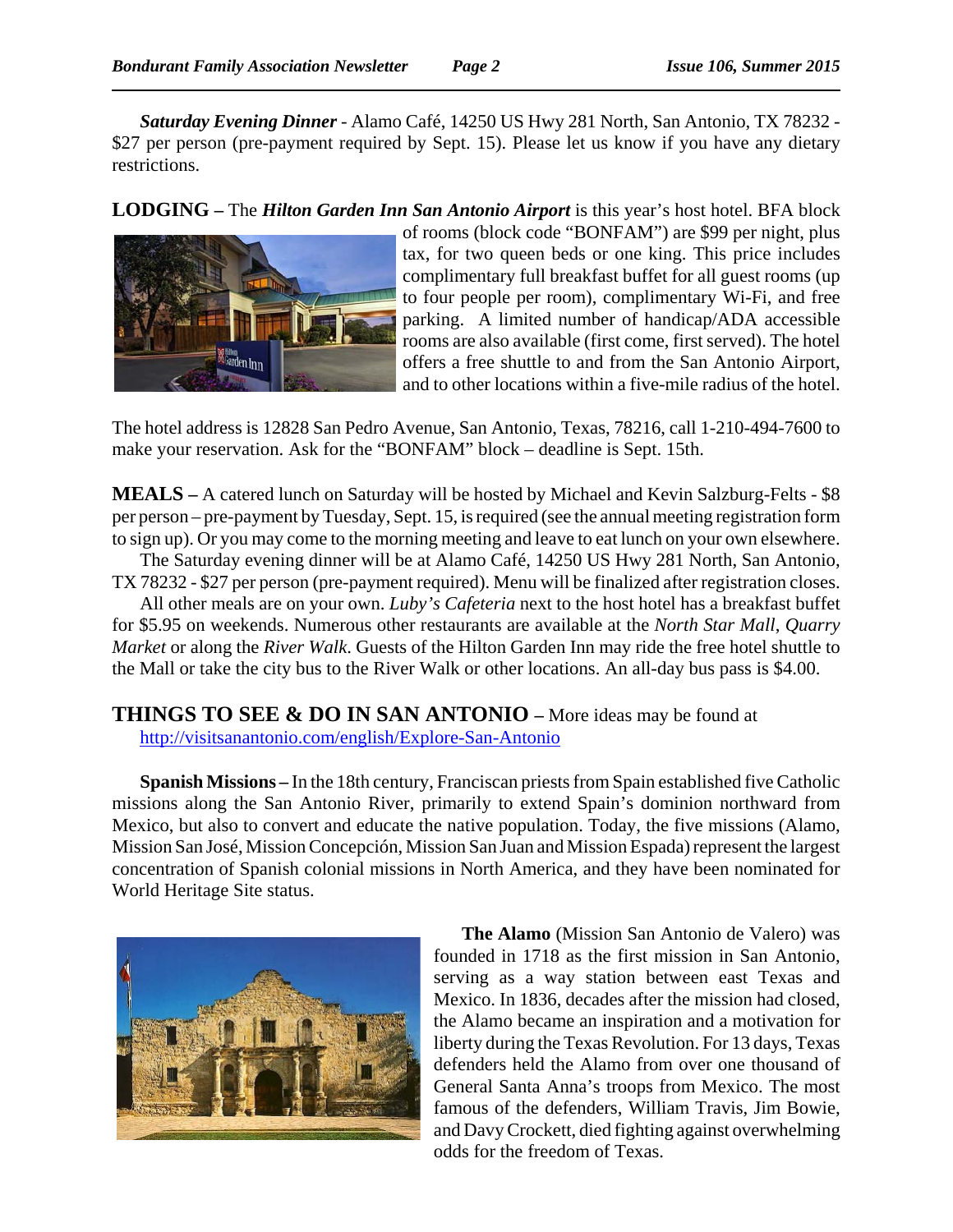#### **The River Walk –**

The San Antonio River Walk is a verdant oasis of cypress-lined paved paths, arched stone bridges and lush landscapes. It gently winds along the San Antonio River through the city center, providing millions of visitors each year with easy access to the city's cultural hot spots, historic sites and other attractions.

http://www.thesanantonioriverwalk.com/ http://riverwalkguide.com/ (see discount coupons link)



**The San Antonio Zoo** – San Antonio's first zoo consisted of a collection of animals assembled in San Pedro Park in the 1800s. In 1914, Colonel George W. Brackenridge, one of the city's leading citizens and founder of the San Antonio Express-News, placed buffalo, elk, deer, monkeys, a pair of lions, and four bears on land he had deeded over to the city in what is now known as Brackenridge Park. This collection became the San Antonio Zoo. The Zoo is home to over 9,000 animals representing 750 species of animals on 56 acres. Special exhibits are Feed the Giraffe, the Zoo Train and Lory Landing (feed colorful lorikeets from rainforests of Australia, New Guinea and the South Pacific islands). http://www.sazoo.org/

**The San Antonio Aquarium** – The San Antonio Aquarium welcomes families to enjoy an immersive interactive experience! Sea to Believe as we connect children and families to the planet, ranging from our rainforests and deserts to the exotic species of ocean. Family activities in San Antonio include hand feeding sharks, stingrays, birds, and tropical animals. Fun children activities include feeding and touching crocodiles, holding slithering snakes, or even taking a selfie with one of our exotic large breed birds. Buy tickets online and save \$3.00 per ticket! http://www.sanantonioaquarium.net/

**Government Canyon State Natural Area** – This Natural Area is home to the only known dinosaur footprints on public land in Bexar County. The 110-million-year-old tracks are believed to have been left by Acrocanthosaurus and Sauroposeidon dinosaurs. http://tpwd.texas.gov/state-parks/government-canyon





**Do you have what it takes to be a member of the BFA Executive Board ?**

We're looking for dedicated BFA members to help grow our organization for the next two years (2016-2017), to be voted on at the Annual Meeting in October.

*President* – in charge of making arrangements for the annual meeting, formulates projects or projects to enhance the activities of BFA, chairs board and annual meetings.

*Vice-President* or *Co-President* – serves on the Executive Board, assists President or may assume duties of President if necessary.

Interested? Please send an email to ebmayes@windstream.net with *BFA Executive Board* in the subject line.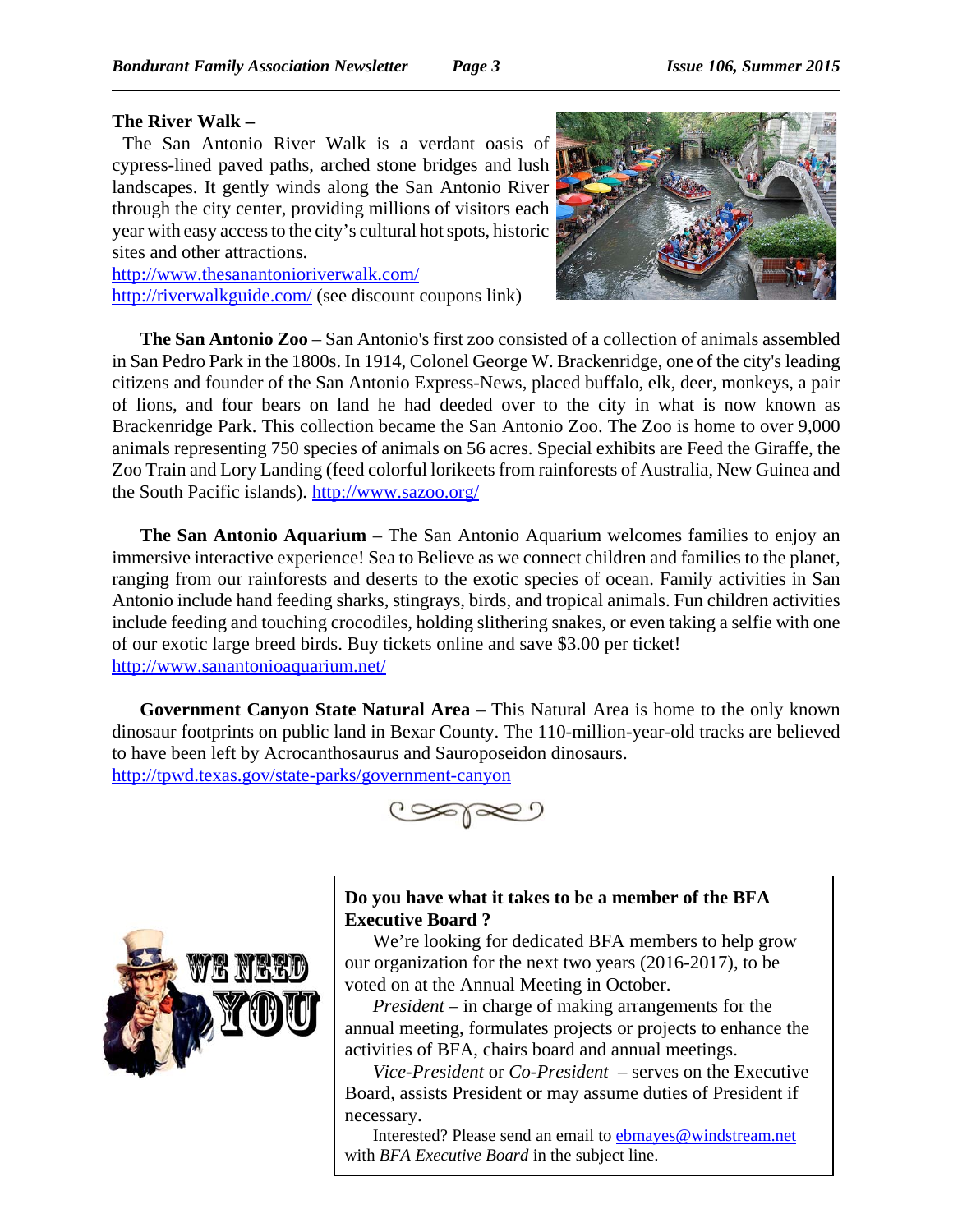# **Welcome to our New Members**

We welcome **Tracey Eldred Serrano** of Fresno, CA, and her family to BFA. She descends from Ann Bondurant (daughter of Jean Pierre and Ann Tanner Bondurant) and James Ford, through their son Boaz Ford and his wife Hannah Hudgins. Their son Boaz Ford II married Frances Taylor Gaines, and had Ferdinand Ford, who married 1st Elizabeth Whitford. Their son Boaz Ford III married Elizabeth Townsend and had David Conner Ford, who married Sarah Belle Choate. Their daughter Maggie Myrtle Ford married Charles Clinton Williams and had Patsy Williams, who married Phillip Eldred and had daughters Tracey E. Serrano, Carol E. Smith, and Karen E. Flink.

Also welcome to **Betty BonDurant Rogers** of Columbia, MO, and her family. Her parents were Walter Hontoon BonDurant (1895-1962) and Agnes Henrietta Lang BonDurant (1896-1982). Her paternal grandparents were William Layton BonDurant (1858-1945) and Lucinda Barnhart BonDurant (1863-1938) of St. Joseph Co., IN. The next generation back was Hercules Agee Bondurant (1814-1889) who married Elizabeth Layton (1816-1891), then Noah Bondurant (1781- 1856) who married Martha (Patsy) Chastain; then Rev. Thomas Bondurant (1758-1810) and his wife Rhoda Agee (1760-1801). Thomas's parents were John Bondurant, son of Jean Pierre Bondurant and Ann Tanner, and his wife Sarah Rachel Taylor.

**Ruthann Nicholson Baker** of Dana Point, CA, is the 7th generation descendant of Claiborne Bondurant and his wife Mariah Lindsay Bondurant, who died in DeKalb Co., AL, through their daughter Elizabeth Bundren/ Bondurant, who married Benjamin Lollis 23 Dec 1816 in Virginia. Their daughter Artemissa Lollis married Thomas F. Laney and had Amanda Laney who married Finis Bailey Dugger. Daisy Ann Dugger (1901-1963), their daughter, married Lawrence Nicholson (1896-1961), and their son J.B. Nicholson (1926-1986) married Rosemary McGinness 1 Oct 1947 in AR, parents of Ruthann.

## **Our New Members**

- Ruthann Nicholson Baker, 25201 Manzanita Drive, Dana Point, CA 92629-2635 Phone 949-493-2033, Email ruthannbaker@cox.net
- Elizabeth (Betty) BonDurant Rogers, 1322 Weaver Drive, Columbia, MO 65203 Phone 573-445-8830, Email rogersfamily1322@yahoo.com
- Tracey Eldred Serrano, 2264 E Portland, Fresno, CA 93720 Phone 559-355-4263 Email traceyserrano@sbcglobal.net

## **Change of Address**

- Amy Warren Sanders (BFA Treasurer), 2143 Lansing St., Melbourne, FL 32935-2176 new email amymws15@gmail.com
- Jane Wall Bondurant, 2125 Yellow Mountain Road, Unit 306, Roanoke, VA 24014 Email jbondy173@gmail.com
- Katharine (Katie) Hill Smith, 1733 Woodland Road, Thomaston, GA 30286 Phone 706-647-5905 Email kaben@windstream.net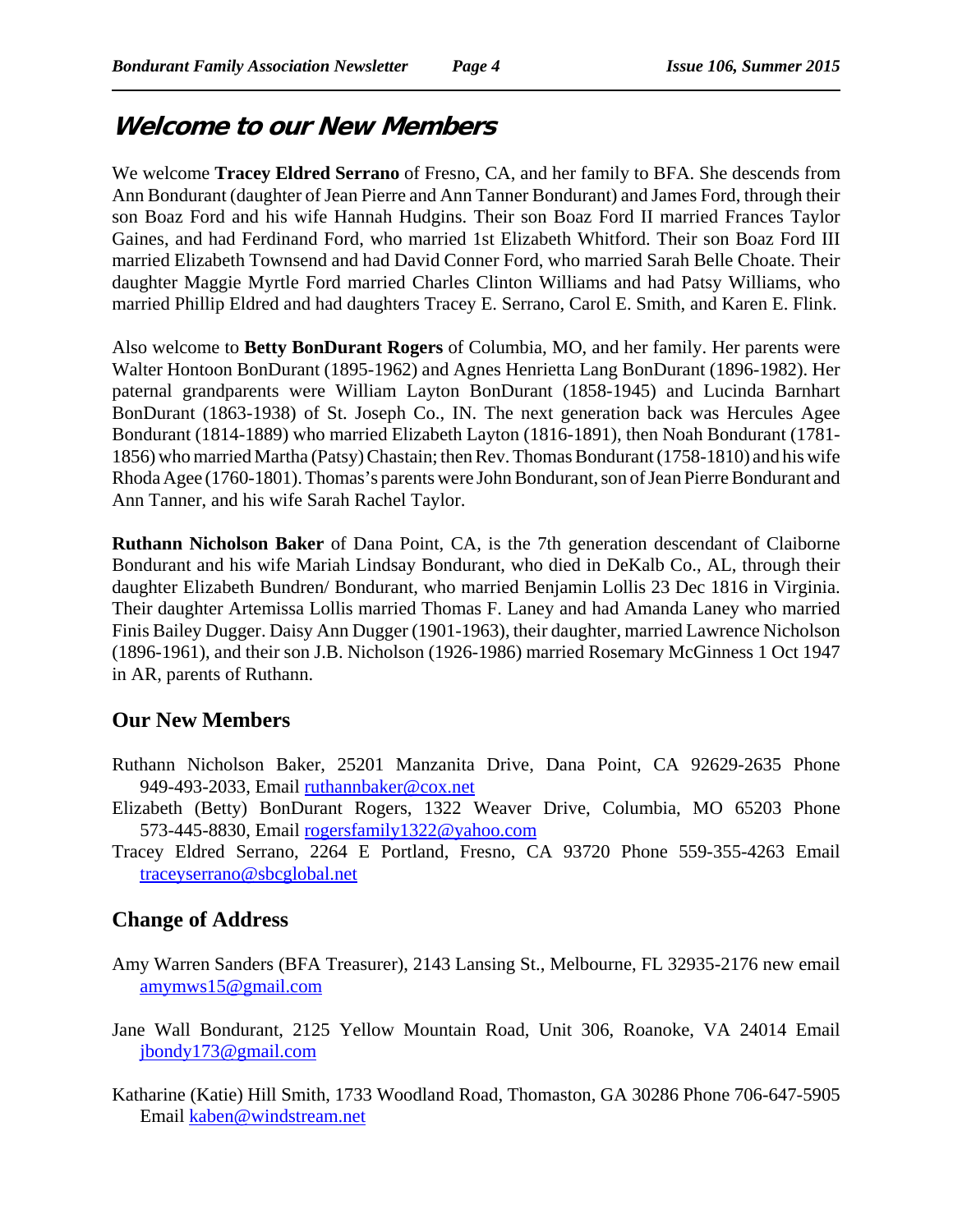# In Memoriam *Saying Farewell to Our Cousins and BFA Members*



**Hix Clifton Bondurant** was born November 28, 1921, in Damascus, Virginia, and died peacefully in his Radford home on Wednesday, May 20, 2015, surrounded by his loving family. Hix and his late wife, Lillian Kessler Bondurant, met 70 years ago at Emory and Henry College. They devoted a large part of their love and labor to the college. Both graduated from E&H and were later honored by the school as recipients of its honorary doctorate of Humane Letters. Hix served on the Board of Trustees at E&H for many years. After graduating from E&H in 1943, and serving in the U.S. Army during World War II, Hix arrived in Radford, Virginia, where he opened Bondurant Mutual Insurance Agency on May 1, 1947. Ten years later, he branched into real estate, eventually creating Bondurant Realty Corporation, with an emphasis on land development.

Hix loved to take raw land and turn it into a community. During the 1960's and '70's, Hix oversaw the development of many of Radford's most popular communities, including College Park, Highland Hills, Forest Park Section II, Smithfield, and Valley View, as well as the Vistas and Lake Ridge Estates in Pulaski County. During the 1970's and '80's, Hix and his late son Ken built some of Radford's most notable multi-family developments, including Cedar Valley Apartments, College Park Townhomes, Cedar Ridge Townhomes and Condominiums, and University Square. They also remodeled dozens of older houses and built apartments throughout the east ward of Radford in order to meet the demand for off-campus student housing that grew as Radford University expanded during that period. Hix remained active in the real estate business until his 90th birthday in 2011.

Hix and Lil were dedicated to serving Grove United Methodist Church. They were both deeply involved in the work of the Methodist Church, both locally and conference wide. The two of them traveled the world together, often with a selfless agenda. The Holston Conference presented Hix with the Francis Asbury Award; he was a lay member of the Holston Conference; and Hix was considered a "man of action" within his church, especially when it came to serving others in his community. Hix was a devoted husband, father, grandfather, and great-grandfather. He was a life-long teacher by example, as well as a friend who often changed people's lives.

Hix was preceded in death by his wife of 65 years, Lillian Kessler Bondurant; his son, Kenneth K. Bondurant; son-in-law, Richard Couch; parents, Charles W. Bondurant and Blanche Clifton Bondurant; and brothers, Charles "Chuck" Bondurant Jr., and James "Jim" Bondurant. Surviving are his siblings, Rebecca "Becky" Bondurant Lynch and T. Jack Bondurant (and wife, Peggy); sons and daughters-in-law, Bill and Becca Bondurant, of Radford and David and Alison Bondurant, of Baton Rouge, La.; daughter, Nancy Bondurant-Couch, of Oneonta, N.Y.; daughter-in-law, Carolee J. Bondurant of Radford; nine grandchildren; three great-grandchildren; and devoted caregivers.

Funeral services were held at 2 p.m. Sunday, May 24, 2015, at Grove United Methodist Church with the Rev. Aaron Pierce officiating. The family received friends Saturday, May 23, 2015, from 4 to 7 p.m. at the church. A graveside service was held 6 p.m. Sunday, May 24, 2015, at the Holston Conference Cemetery in Emory, Virginia. In lieu of flowers, contributions may be made to the Emory & Henry College Bondurant Memorial Scholarship Fund, PO Box 947, Emory, VA 24327; the RU Arts Society - Ken Bondurant Scholarship Fund, Box 6915, Radford, VA 24142; or Grove United Methodist Church, 1020 Tyler Avenue, Radford, VA 24141. The Bondurant family is in the care of Mullins Funeral Home in Radford. www.mullinsfuneralhome.com.

*Bristol Herald Courier* (VA) - May 22-23, 2015 *Roanoke Times* (VA) - May 22-23, 2015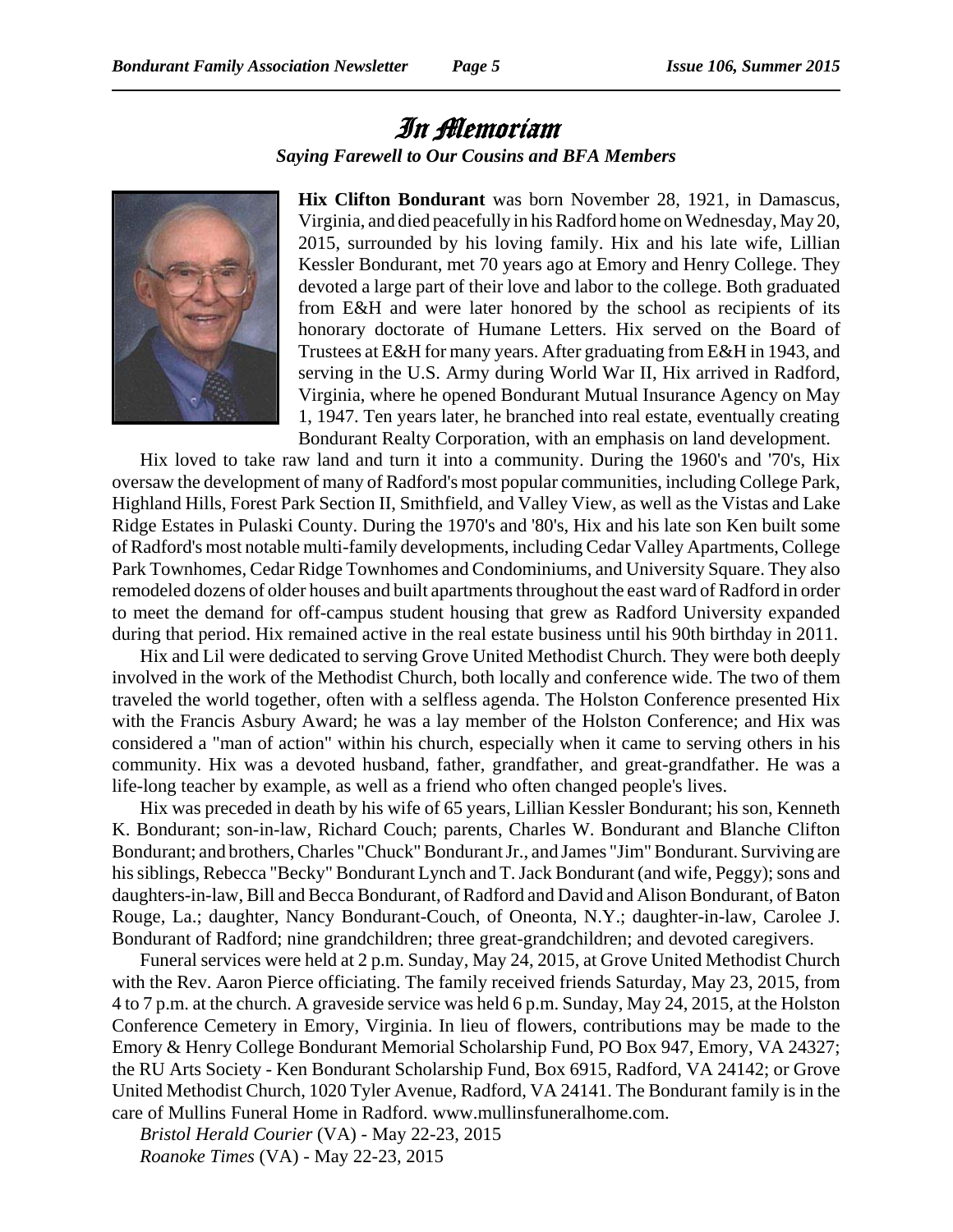*Editor's Note: Hix and Lil Bondurant ushered in the millennium as co-presidents of BFA for 1999- 2000.*

**BONDURANT OBITUARIES** found in the newspaper archives from May 1, 2015 to July 31, 2015 on the subscription website www.genealogybank.com and elsewhere, compiled Aug. 1, 2015 by EBM.



**Robert Jackson (Jack) Bondurant** of Knoxville, TN, age 75, of Knoxville, passed away Friday, June 5, 2015 at his home. He was the son of Jackson Keith and Evelyn Boring Bondurant. Jack was a life-long member of Concord United Methodist Church, where he served in many capacities. He was a 1957 graduate of Farragut High School and Lincoln Memorial University in 1962, where he played on the men's tennis team and was active in alumni affairs. Jack joined the family business, Bondurant Brothers Company, in 1962 and later became President.

While at Bondurant Brothers, he served on LMU's Board of Trustees. After his retirement from Bondurant Brothers, he joined the faculty of Lincoln Memorial University, where he coached the women's tennis team and later served as Athletic Director until 2006. In 2012, he was inducted into the LMU Athletic Hall of Fame. He later held several positions at Knox County Mobile Meals. He was a member of the South Knoxville Rotary Club and presently served on the board of the Farragut Folk-Life Museum and at his death, a docent. His love of athletics and Farragut High School found him in attendance at most of Farragut's ball games. He also enjoyed his many friends at the Knoxville Racquet Club over the years.

He is preceded in death by his son, Robert Keith (Bobby) Bondurant. He is survived by his devoted wife of 53 years, Donna Thompson Bondurant; daughter, Kathy Bondurant Odom; husband, Chris Odom; and grandchildren, Emily, Abbie and Matthew Odom, of Knoxville; his sister, Barbara Bondurant Pelot and husband, Reuben Nisbet (Nib) Pelot, lll; sisters-in-law, Jean Thompson Butler and husband, John Butler, and Jerlene Thompson Leach; as well as numerous nieces and nephews.

Funeral service was held 7:00 p.m., Wednesday, June 10, 2015, Rose Mortuary Mann Heritage Chapel, with the Rev. Brent Hall officiating. The family received friends from 5:00 -7:00 p.m., preceding the service. Interment took place 10:00 a.m., Thursday, June 11, 2015, Highland Memorial Cemetery. In lieu of flowers, the family requests that donations be made to Concord United Methodist Church, 11020 Roane Drive, Knoxville, TN 37934, or to Knox County Mobile Meals, P.O. Box 51650, Knoxville, TN 37950. On-line condolences may be extended at www.rosemortuary.com. Arrangements by Rose Mortuary Mann Heritage Chapel.

*Knoxville News Sentinel* (TN) - Sunday, June 7-9, 2015

**Kathryn E. (Katie) Powell Bondurant,** 89, of Lee's Summit, MO passed away Wednesday, May 6, 2015. Kathryn was an only child born on May 11, 1925 in Independence, MO to Nina and Richard Powell. She graduated from Halls Memorial High School, Central Missouri State University and CMSU Graduate School. Kathryn married William Harvey Bondurant in February 1947. They had two children, Ann and Michael. She taught school in Raytown Consolidated School District for 27 years and belonged to both professional and social groups. After retirement, Katie enjoyed many years of traveling with her husband Bill, life with their beloved dogs, reading, and activities with her close teaching associates and friends. She loved her family and never failed to give them her unconditional support. No matter the challenges she faced, Katie always maintained an optimistic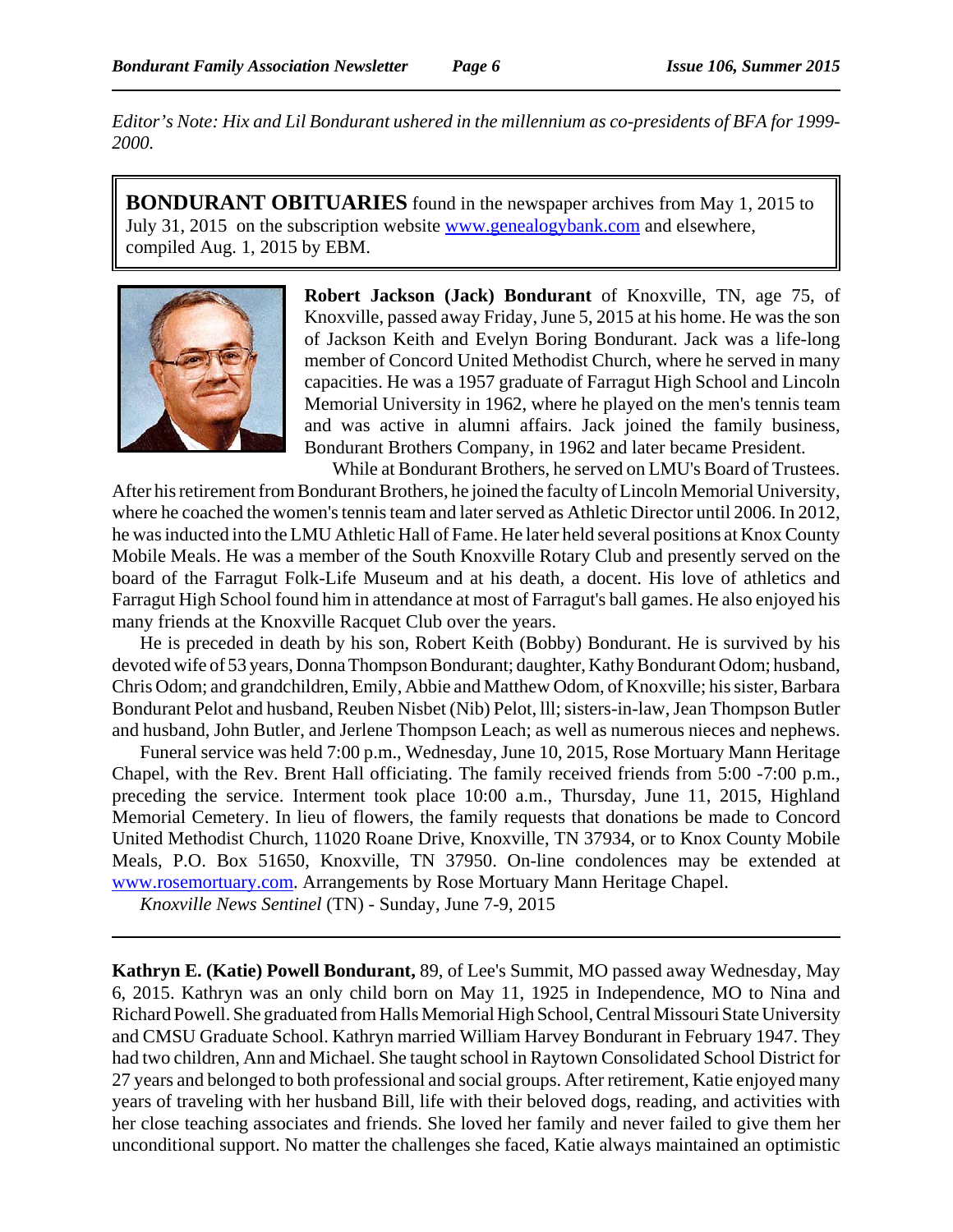spirit.

Survivors include her daughter and son, son-in-law Pat Cochran, daughter-in-law Renee Bondurant, two granddaughters, Adriane Carver and Christine Houston and their respective spouses, Chris Carver and Travis Houston. In lieu of flowers the family suggests contributions to the Village Hospice Fund, 400 NW Murray Rd, Lee's Summit, MO 64081. A private family service will be held. Condolences may be left at www.floralhillsfuneralhome.com. Arr. D.W. Newcomer's Sons Floral Hills Funeral Home, 7000 Blue Ridge Blvd., KCMO, (816) 353-1218.

*Kansas City Star, The* (MO) - Thursday, May 7, 2015

*From Find-a-Grave, Katie was buried in the Floral Hills Cemetery, Kansas City, MO, Find A Grave Memorial #146164855. Her husband William Harvey (Bill) Bondurant died June 12, 2011 - Find A Grave Memorial #137820841. From the BFA database, Bill was the son of George Clifton Bondurant (1890-1957) and Gertrude Lehnert Bondurant (1890-1962) of Warrensburg, MO.*

**Raymond Wallace Bondurant**, age 70, died Tuesday, April 28, 2015, at Jackson Regional Hospital. Mr. Bondurant is survived by his wife, Lynda Kaye Perry Bondurant of Martin; two daughters, Kathy Lyvonne (Don) Gammons of Martin and Karen Michelle Martin of Sharon, TN; brother, James Bondurant of Martin; sister, Loretta Bishop of Martin.

Mr. Bondurant was a retired mechanic and was a Baptist. He was preceded in death by his parents, Raymond Thomas Bondurant and Marie Covington Bondurant.

*Commercial Appeal, The* (Memphis, TN) - Friday, May 1, 2015

*From Find A Grave Memorial #139737828 - Raymond Wallace Bondurant was born 9 July 1944, died 28 Apr 2015 in Jackson, Madison Co., Tennessee. He was buried in the East Side Cemetery at Martin, Weakley County, Tennessee.* 

**Margaret M. Payton Bondurant**, 78, of Springfield, OH, passed away Monday, June 15, 2015 in the Eaglewood Care Center. She was born October 4, 1936 in Frankfort, OH, the daughter of Herman and Edith Payton. Margaret was a member of the Fraternal Order of Eagles #397. She was a loving wife, mother, grandmother, great-grandmother and great-great grandmother.

Margaret was preceded in death by her parents; husband Harold E. Bondurant, Sr.; son Joe E. Bondurant; son-in-law Charles Hamilton; brothers Charles, Herman, Harley and Michael Payton; and sisters Rosey Mullins, Norma Shadley and Flora Payton. She is survived by her daughters Pamela Bondurant and Virginia Hamilton; son Harold (Sherrie) Bondurant, Jr.; sisters Marilyn Scott, Sandra (Harold) Gifford and Chris (Frank) Desher; special grandsons Joee (Julie Reed) Jenkins and Craig Bondurant; special granddaughter Amanda (Clayton Brewer) Cramer; five grandchildren; two step-grandchildren; fourteen great-grandchildren; five step-great-grandchildren; three great-greatgrandchildren; numerous nieces and nephews.

A funeral service to honor Margaret will be Friday at 1:00 PM in the Richards, Raff & Dunbar Memorial Home with Rev. Steve Bondurant officiating. Expressions of sympathy may be made at www.richardsraffanddunbar.com.

*Springfield (OH) News-Sun*, June 17-18, 2015

**Mrs. Dorothy (Mildred) Hiatt Bondurant**, age 89, of Mount Airy, NC, passed away Tuesday, July 28, 2015, at her home. Mildred was born in Patrick County on April 12, 1926, to Edward and Jo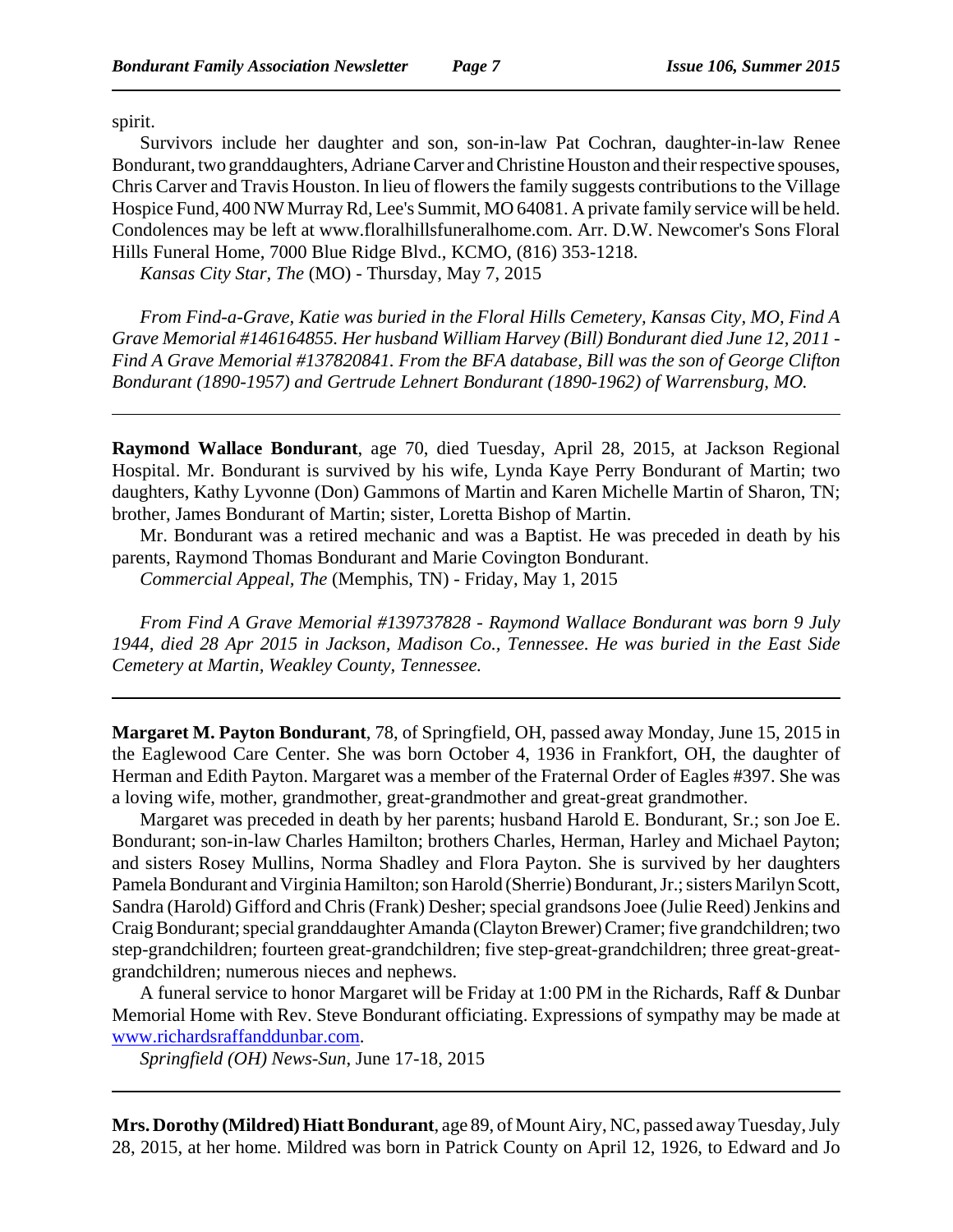Earsley Boyd Hiatt. Surviving are daughters and son-in-law, Gail B. and Jimmy Cox and Neina B. Withers; sons and a daughter-in-law, Clark Bondurant and Robert and Penny Bondurant; eleven grandchildren; several great grandchildren, great-great grandchildren, nieces and nephews whom she loved dearly; sisters, Irene Simmons and Naomi Venable and sisters-in-law, Susan Hiatt, Gaye B. Robinson and husband Claude and Elva B. Neal. In addition to her parents, Mildred was preceded in death by her husband, William Robert (Bill) Bondurant; a grandson, Steve Cox, sister, Delphia Fenton Hiatt, a brother, Edward C. Hiatt and a son-in-law, Robert (Bob) Withers.

As Mildred requested, she was cremated and visitation was held at Moody Funeral Home on Wednesday, August 5th, 2015 at 1:00 PM with a memorial service at 2:00 PM conducted by the Rev. Harry Sammons. In lieu of flowers, memorials may be made to Oak Grove United Methodist Church, which she dearly loved, c/o Tina Mooney, 129 Mark St., Mount Airy, NC. The family would like to thank three special ladies who helped make it possible for Mama to stay at home, Teresa Chilton, Debra Easter and Norma Lampron, and Mildred's granddaughter, Kellie, who helped take care of her "Granny B." this summer.

*http://www.moodyfuneralservices.com/obituary?id=116933 Mt. Airy News, The* (NC) - Thursday, July 30, 2015

#### **Joseph Bondurant Ryan, Jr.**

November 27, 1932 - April 4, 2015

Joseph Ryan passed away on April 4, 2015 in Norwalk, CT at the age of 82. Born in Bryn Mawr, Pennsylvania on November 27, 1932, Joe was the son of Joseph B. Ryan and Charlotte Boettger Ryan. Joe is pre-deceased by his parents and his sons Mark and Joseph B. Ryan III, grandsons Daniel and Joe, and his sister Ta.

He is survived by his wife of 58 years, Ginger, his children Thomas, Cindy, and Michael, his sister Lillie, and grandchildren Chrystalee Castellana, Kelly Ryan Parker, Jenny, Cassidy, Katrine, Erik, Alexa and Emma Ryan.

Joe grew up on the Philadelphia Main Line and graduated from St. Paul's Preparatory School in Concord, N H and New York University. After serving in the US Navy, Joe lived in Queens, NY and worked for American Airlines. This began his love of aviation and where he met Ginger who was a stewardess on TWA's Super Connies. They moved to Madison, NJ where they began a family and on to Riverside, CT, ultimately home for twenty-five years. Work took Joe and the family to Detroit and Los Angeles. At that point in time he received an offer to work in Addis Ababa, Ethiopia for the national airline as System Director for Planning and International Affairs. He was most proud of the achievements of the airline while he was there.

Upon his return from Africa, Joe resumed working for American Airlines and then moved into recruiting. He was active in politics, first for the RTM in Greenwich, then in Sun City West, AZ where they retired. Joe was particularly interested in transportation issues and delivering medical care to underserved areas. His earnest pursuit of solutions for these problems will be missed.

In lieu of flowers, the family would be grateful for any donations to be made to the educational institution of the donor's choice in his name. Arrangements were handled by Collins Funeral Home in Norwalk, CT. He was buried at Woodlawn Cemetery in the Bronx, NY.

*http://collins-funeral.com/obituaries/2015/04/joseph-bondurant-ryan-j-r/*

*Editor's Note; Joseph Bondurant Ryan, Jr., was the son of Joseph Bondurant Ryan, Sr. (1906- 1950) who developed Mont Tremblant ski resort in Quebec, and grandson of William Keane Ryan (1874-1906) and Lillie Bondurant Ryan (1869-1917). His paternal great-grandfather was the*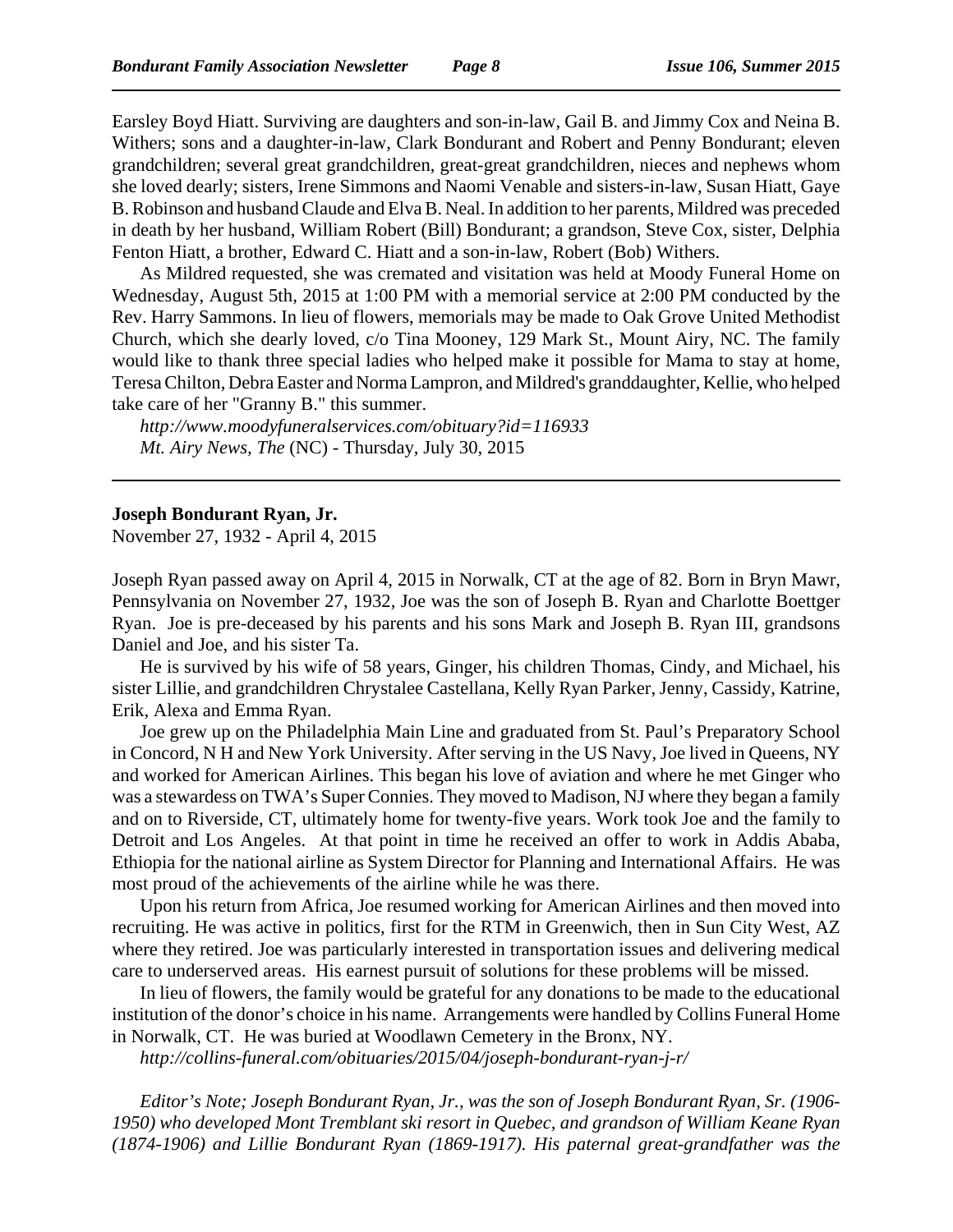*wealthy financier Thomas Fortune Ryan. Lillie was the daughter of Joseph D. Bondurant (1830- 1899) and his wife Myrah E. Gray Bondurant (1838-1899) of Louisville, KY. See more about this family on page 10 of this issue.*

**BUNDRANT OBITUARIES** – found in the newspaper archives from May 1, 2015 to July 31, 2015 on the subscription website www.genealogybank.com and elsewhere, compiled Aug. 1, 2015 by EBM.



#### **TAMARA SALENE (Tami) BUNDRANT** 1/7/1965 - 5/21/2015

Tamara "Tami" passed away Thursday, May 21, 2015 in Spokane, WA at Valley General Hospital. The family would like to thank the hospital staff and Hospice for their help and comfort for Tami. Tami was born in Richland, WA to parents, William and Marian (Collins) Bundrant. Tami lived her life with love for life, her family and her grandchildren.

She will be missed by her family: mother, Marian Collins; daughter, Megan Gunning; Megan's father, James Norton; brothers: Richard, David,

Tony (Cherie) and Joshua; her sisters: Jody, Heidi (Bruce Boe); and numerous aunts, uncles, cousins, nieces and nephews.

A Celebration of Life took place Thursday, July 16, 2015 at 12:00 pm at Events at Sunset; 915 By Pass Hwy, Richland, WA 99352. Inurnment took place following Tami's Celebration of Life at Sunset Gardens. Einan's Funeral Home, Inc., 915 By-Pass Highway, Richland, WA 99352. (509) 943-1114

*Tri-City Herald*, Kinnewick, WA, July 11-12, 2015

**Barbara Dean Bundrant**, 82, Indianapolis, passed away peacefully at home on Thursday, December 18, 2014. She was preceded in death by her husband, Mark L. Bundrant. She is survived by her son, Mark "Chip" Bundrant III; her mother; 1 sister; and 1 brother. A Celebration of Life service was held at 11:00 a.m. on Saturday, December 27, 2014 at the Crown Hill Funeral Home, Indianapolis, IN.

*The Indianapolis Star*, Dec. 25, 2014

*From the SSDI, she was born Feb. 7, 1932 in Indiana. She and husband Mark were living in Indianapolis as early as 1956 (city directories on Ancestry).*

**Claude L. Bundrant**, 74, a resident of Albuquerque since 1938, died Sunday, March 22, 1998. He is survived by his wife of 54 years, Millie Bundrant of Albuquerque; three children, Claudia Moore and husband, Dan of Farmington, Claude Lee Jr. (Dusty) Bundrant of Regina, NM, and Brenda Franklin and husband, Harold of Albuquerque; five grandchildren, Nannette Moore of Albuquerque, Shane Moore of Farmington, Damion Bundrant of Aurora, CO, Melissa Padilla and Christina Franklin, both of Albuquerque; and five great-grandchildren; siblings, George W. Bundrant and wife, Vivian, Lois Railey and husband, Bill, and John P. Bundrant and wife, Martha, all of Albuquerque. Mr. Bundrant was preceded in death by his brother, Kenneth Bundrant. He was a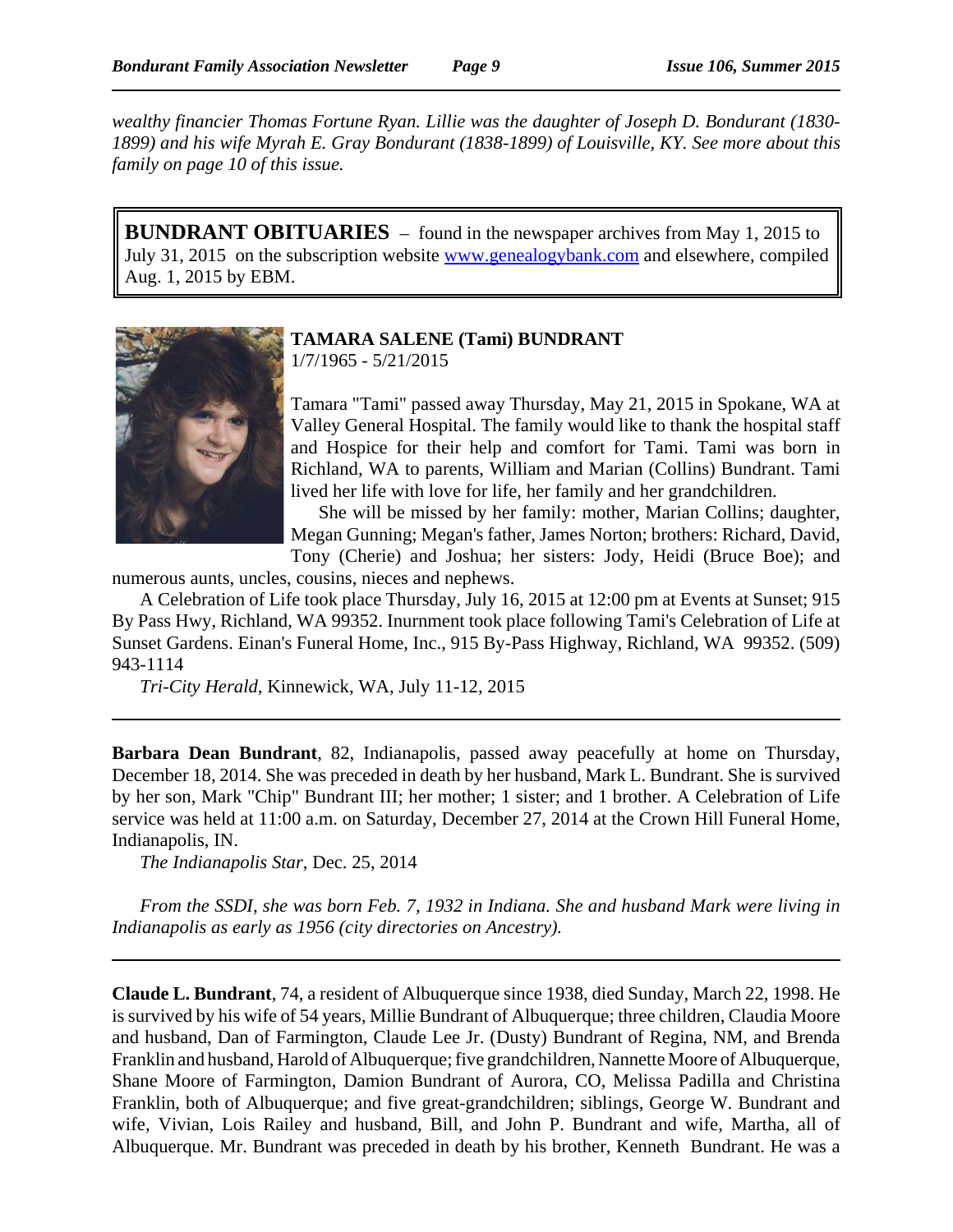veteran of WWII, having served in the US Army. Mr. Bundrant retired from Mountain Bell (U.S. West) after 30+ years of dedicated service. His hobbies were hunting, fishing, competitive softball, and camping with the Zia Drifters Telephone Pioneers R.V. Club. Mr. Bundrant was a member of the Masonic Lodge and Telephone Pioneers. He lived for his family and was loved by all. He had a great sense of humor and loved to tell jokes. Graveside services will be held Thursday, 11:00 a.m., at Sunset Memorial Park, 924 Menaul NE. Should friends desire, memorial contributions may be made to the National Kidney Foundation, 4919 Prospect Ave NE 87110. French Mortuary, 1111 University Blvd. NE.

*Albuquerque (NM) Journal*, March 24, 1998

## **BonDURANT, BUNDRENT, BUNDREN, BUNDRUM OBITUARIES –** no

new obituaries with these family names were found in the newspaper archives from May 1, 2015 to July 25, 2015 on the subscription website www.genealogybank.com and elsewhere, compiled March 1, 2015 by EBM.

# **Joseph Bondurant Ryan – 12th grandchild of wealthy Thomas Fortune Ryan**

After finding the obituary of Joseph Bondurant Ryan, Jr. (see page 8 of this issue), I couldn't resist looking for more clues about this family in the digitized newspapers on GenealogyBank.com. Imagine my surprise when I found this illustration in the Duluth, MN, *News Tribune* (July 24, 1906 issue, page 9). The illustration is captioned "Mrs William K. Ryan and her sons William K. Ryan Jr. and Thomas F Ryan III".

The attached article reads: *With the birth of a son a few days ago to Mr. and Mrs. William K. Ryan, Thomas F. Ryan, the banker and [unreadable] magnate, became the happy recipient of the knowledge that he was now the grandfather of twelve children.*

*William K. Ryan is the second son of Thomas F. Ryan. His wife was Miss Lillie Bondurant, of Louisville, Ky. This is their third child, their other children being William J. Ryan, jr., and Thomas F. Ryan, 3d.*

*The latest youngster was born at Oak Ridge, Va., his grandfather's home.*

Lillie Bondurant was the youngest daughter of Joseph D. Bondurant and his wife Myrah Gray Bondurant of Louisville, Jefferson Co., KY. Myra Gray was born Jan.

29, 1839 in KY, died Nov. 17, 1899 of nephritis in New York City, NY, where she and her husband Joseph had gone to live with Lillie and her family. Joseph had died weeks earlier on Oct. 2, 1899, of cancer. Both were shipped back to Louisville and buried in the Cave Hill Cemetery there. (Find A Grave Memorial# 54133475)

Married Dec. 22, 1859 in Louisville, Joseph and Myrah had four daughters:

# FOR THOMAS F. RYAN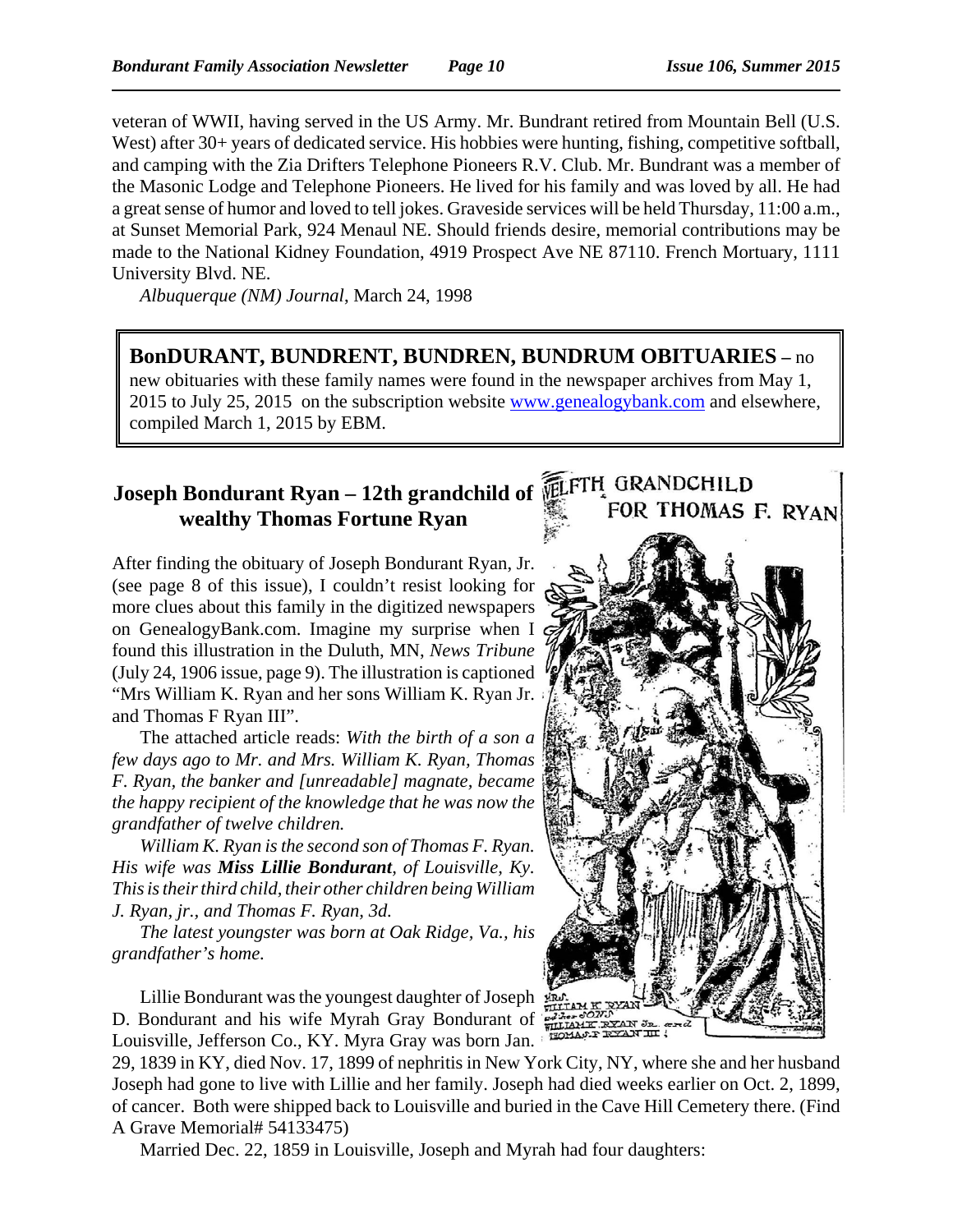- 1. Myrah Bondurant, born Nov. 3, 1861 in Louisville, KY, died about 1931, married Joseph J. Eakins, a newpaper editor. J.J. was born in Louisville in 1861 and died July 20, 1905 of pulmonary tuberculosis in Colorado Springs, CO, and was buried in Cave Hill Cemetery, Louisville, KY.
- 2. Louisa Bondurant, born about 1863, died Apr. 3, 1947 in New York City, married Louis P. O'Shaughnessy. They lived in the Walnut Hills area of Cincinnati, OH, in 1890, when Mrs. J.D. Bondurant and her "charming niece, Miss Gray, of Louisville" came for a visit.<sup>1</sup> Louis was born about 1843 in Cincinnati, son of Thomas O'Shaughnessy and Lucy Barry, and died of heart disease on Feb. 7, 1900 in Boston, MA.
- 3. Alice Bondurant, born Nov. 11, 1867 in Louisville, KY, died Sep. 30, 1942 in Los Angeles, CA. She married 1st William Otto Inglis 20 Jan 1890 in Manhattan, NY, divorced by 1910. Alice married 2nd Alfred Henry Kraft Jan. 4, 1908 in El Paso, TX. Alfred was born 4 Jun 1872 in St. Louis, MO and died May 16, 1933 in Chihuahua, Mexico.<sup>2</sup> A marker with the names of both Alice and Alfred Kraft is in the Cave Hill Cemetery, Louisville, KY.
- 4. Lillie Bondurant, born about 1869 in Louisville, KY, died about 1917, married William Keane Ryan about 1901. William was born Sep. 7, 1874 in White Plains, NY, son of Thomas Fortune Ryan (1851-1928) and his wife Ida M., died Oct. 7, 1906, at his father's plantation called Oak Ridge, in Nelson Co., VA. Their children were:
	- A. William Keane Ryan, Jr., born Sep. 21, 1902 in New York City, died Sep. 30, 1969 in Staunton, VA.
	- B. Thomas Fortune Ryan III, born Oct. 22, 1904 in Chihuahua City, Mexico, died July 22, 1994 in Las Cruces, NM, married Alberta L. Eaton Sep. 30, 1924 in El Paso, TX, divorced 1946, and had children:
		- i. Thomas Michael Ryan, killed at age 21 in a plane crash into the San Francisco Bay Jan. 11, 1947 (*Daily Illinois State Journal*, Springfield, IL, Jan 12, 1947, page 1, from genealogybank.com archives)
		- ii. Mary Jane Ryan
		- iii. Patricia Eaton Ryan
	- C. Joseph Bondurant Ryan, Sr., born July 9, 1906 at Oak Ridge, Nelson Co., VA (the 12th grandchild of Thomas Fortune Bondurant from the article above), and died Sept. 12, 1950 in New York City, NY. He married 1st Charlotte J. Boettger about 1931. She was born Oct. 12, 1905 in Hackensack, NJ, daughter of Theodore and Charlotte Boettger, who died Dec. 15, 2004 in Philadelphia, PA. Their children were:
		- i. Lillie Bondurant Ryan
		- ii. Joseph Bondurant Ryan IV
		- iii. Charlotte B. Ryan

His 2nd wife Mary Isabelle Johnson was born Aug. 4, 1909 at Bradley's Station, NY, daughter of Bradley Tyler Johnson and Roberta Grace Booker of Charlottesville, VA, according to her 1939 delayed birth certificate (Ancestry).

D. Peter Barry Ryan (1941-1962)

<sup>&</sup>lt;sup>1</sup> Cincinnati *Commercial Tribune*, Aug. 17, 1890, page 13, from archives on www.genealogybank.com.

<sup>&</sup>lt;sup>2</sup> A letter dated May 29, 1933, from the American Consulate at Chihuahua, Mexico, details that Alfred Henry Kraft died May 16, 1933, and that his widow was notified by telephone at Hot Springs, AR, of his death. She requested that his body be shipped to El Paso, TX, where she would attend to the final disposition of it and attend to the settlement of his estate. From Reports of Deaths of American Citizens Abroad 1835-1974, NARA Inventory 15, Entry 205, Box 1257, digitized on Ancestry.com.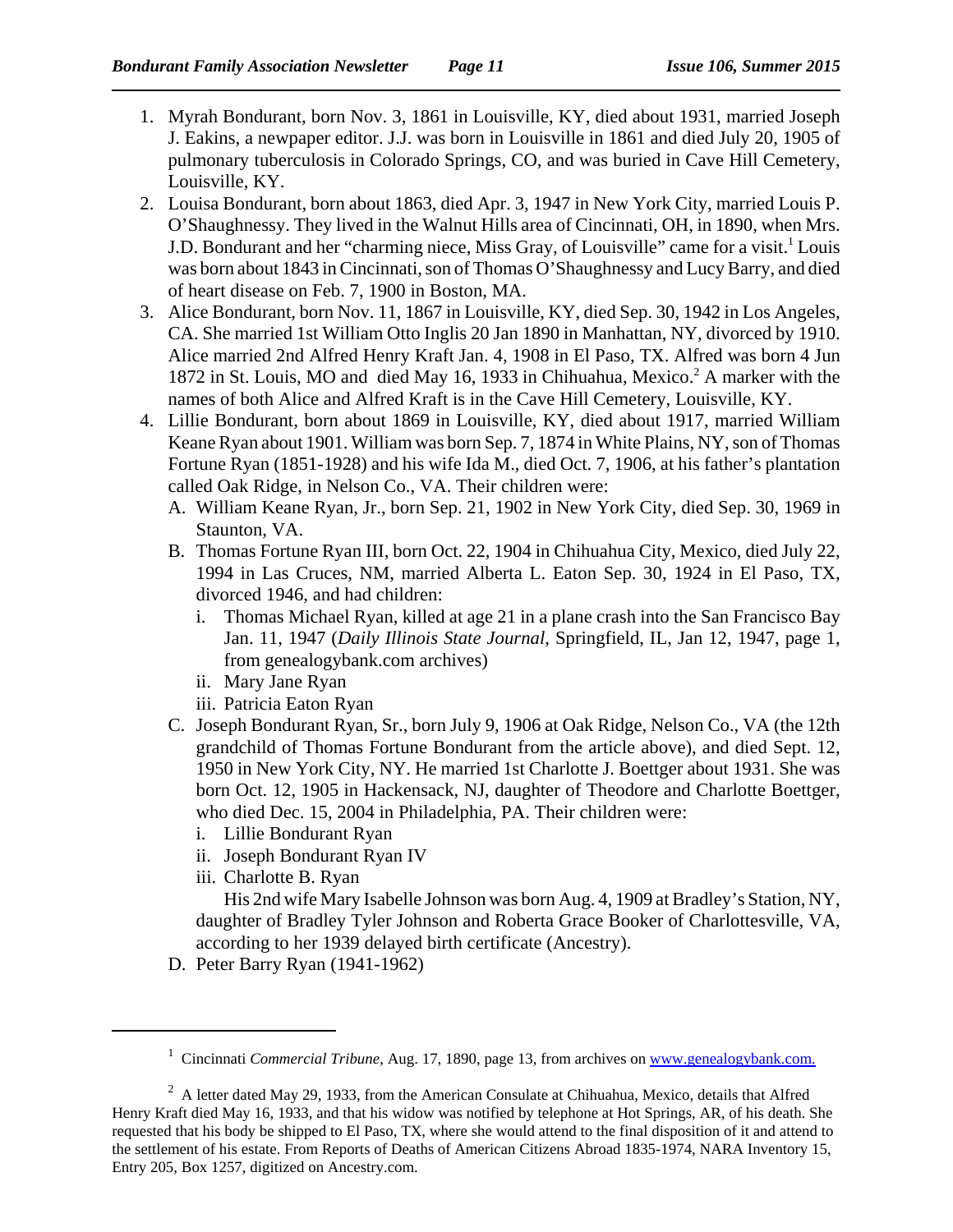# **The Family of David Garrett Bondurant**

Compiled by the late Sharon Kingen, with additional information from Ruby Talley Smith, and from various sources online, including Ancestry and Find-a-Grave.com.

#### *Generation No. 1*

DAVID GARRETT BONDURANT (David<sup>6</sup>, Darby<sup>5</sup>, John Peter<sup>4</sup>, John Pierre<sup>3</sup>, Jean Pierre<sup>2</sup>, Pierre<sup>1</sup>) was born Mar. 22, 1817 in Buckingham Co., VA, died Jan. 07, 1873 in Scotland Co., MO, and was buried Jan. 09, 1873, in the Campground Presbyterian Church Cemetery in Scotland Co., MO. He was the son of David Bondurant (1775-1857) and Mary (Polly) Garrett Bondurant (1787- 1850), and grandson of Darby Bondurant (1749-1828) and Ruth Agee (1758-1781).

He married (1) his cousin MARY PRICE BONDURANT 1848 in Shelby Co., KY, daughter of THOMAS BONDURANT and MARY AGEE. She was born Aug. 27, 1826 in Shelby Co., KY, died Aug. 23, 1849 in childbirth. She was buried with her infant daughter Aug. 24, 1849, in the Lea-Bondurant Cemetery in Shelby Co., KY.

David married (2) ALMIRA HOPE Oct. 24, 1850 in Shelbyville, Shelby Co., KY, daughter of WILLIAM HOPE and MARGARET MILES. She was born Dec. 30, 1820 in Shelby Co., KY, and died Aug. 18, 1888 in Scotland Co., MO, and was buried Aug. 20, 1888, in the Campground Presbyterian Church Cemetery in Scotland Co., MO

In 1851, David & Almira moved from Shelby Co., KY, to Scotland Co., MO, with their firstborn child, Margaret Ann, and purchased 160 acres from Levi J. Wagner. When David died in 1873, he owned 652 acres.

Children of DAVID BONDURANT and ALMIRA HOPE are:

- ii. MARGARET ANN BONDURANT, b. Oct. 16, 1851, Shelbyville, Shelby Co., KY, died Dec. 31, 1928, Scotland Co., MO.
- iii. WILLIAM EDWIN HOPE BONDURANT, b. Dec. 18, 1854, Downing, Scotland Co., MO; died Jan. 30, 1934, Memphis, MO.
- iv. THOMAS NELSON BONDURANT, b. July 12, 1856, near Downing, MO; died June 04, 1946, at daughter Laura's home.
- v. JAMES DAVID BONDURANT, b. Feb. 02, 1859, near Downing, Scotland Co., MO; died Dec. 17, 1932, Kirksville, Adair Co., MO.
- vi. JOSEPH NATHAN BONDURANT, b. Oct. 02, 1860, Scotland Co., MO; died Mar. 09, 1862, Scotland Co., MO and was buried Mar. 10, 1862, in the Campground Cemetery in Scotland Co., MO.
- vii. MARION LEE BONDURANT, b. Sept. 30, 1863, near Downing, Scotland Co., MO; died July 09, 1949, Kirksville, MO Hospital in Adair Co., MO.

### *Generation No. 2*

**2.** MARGARET ANN BONDURANT was born Oct. 16, 1851 in Shelbyville, KY, and died Dec. 31, 1928 in Scotland Co., MO. She married MOSES O. RHODES Apr. 26, 1876 in Scotland Co., MO. He was born Aug. 15, 1852 and died July 30, 1905 in Scotland Co., MO. They are buried in the Campground Cemetery in Scotland Co., MO*.*

Children of MARGARET BONDURANT and MOSES RHODES are:

i. EDWARD WARREN RHODES, born May 14, 1877; died May 25, 1887, and was buried May 27, 1887, in the Campground Cemetery in Scotland Co., MO.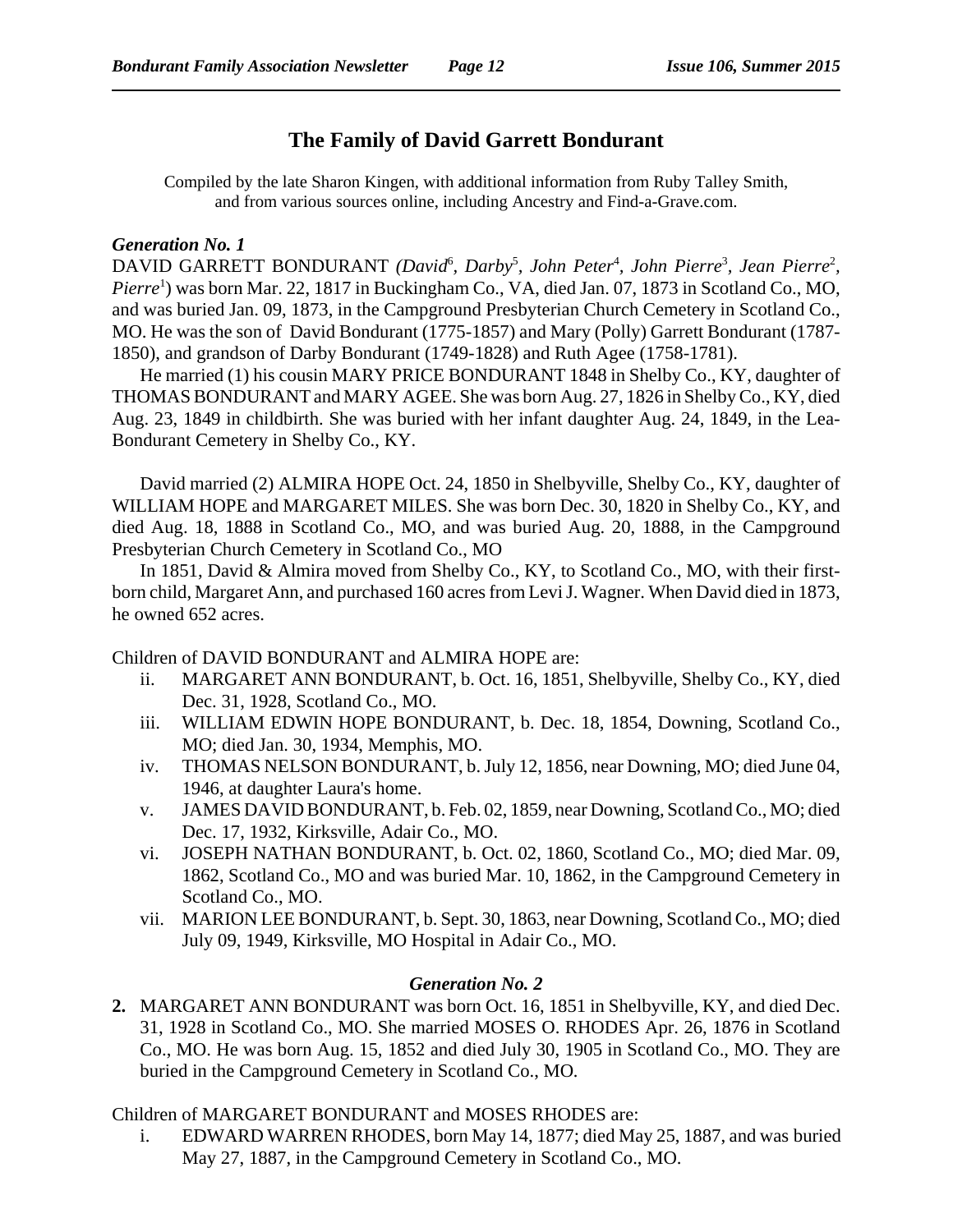- ii. MARY ALMIRA RHODES, born Sept. 09, 1879; married WILLIAM T. CURRY, Jan. 25, 1905, Scotland Co., MO, born Oct. 04, 1879. They are buried in Campground Cemetery in Scotland Co., MO.
- iii. COLUMBIA ONAJEWEL RHODES, born Sept. 25, 1881; died Apr. 08, 1908; married CHARLES EDWARD WINEINGER, June 09, 1901, Scotland Co., MO; born Mar. 22, 1877; died July 05, 1923.
- iv. KATIE LEE RHODES, born Sept. 26, 1883; died Dec. 17, 1974; married GEORGE LESLIE NORTON, July 02, 1902, Scotland Co., MO; born Jan. 05, 1877, Scotland Co., MO; died Mar. 25, 1956. They are buried in Campground Cemetery in Scotland Co., MO.
- v. VELMA FLORENCE RHODES, born Sept. 20, 1886; died June 16, 1899 and was buried in the Campground Cemetery in Scotland Co., MO.
- vi. JOHN WALTER RHODES, born June 20, 1890; died Sept. 10, 1956 and was buried Sept. 13, 1956, in the Campground Cemetery in Scotland Co., MO*<sup>58</sup>*; married VADA RHODES died Bef. 2003.
- 3. WILLIAM EDWIN HOPE BONDURANT *(DAVID GARRETT<sup>?</sup>, DAVID<sup>6</sup>, DARBY<sup>5</sup>, JOHN PETER<sup>4</sup>, JOHN* PIERRE<sup>3</sup>, JEAN PIERRE<sup>2</sup>, PIERRE<sup>1</sup>) was born Dec. 18, 1854 in Downing, Scotland Co., MO, and died Jan. 30, 1934 in Memphis, MO. He married ANNA COLLINS Mar. 26, 1885 in Memphis, Scotland Co., MO. She was born Sept. 16, 1864 in MO, and died Feb. 17, 1936 in Memphis, MO. They are buried in the Memphis Cemetery in Memphis, MO.

Children of WILLIAM BONDURANT and ANNA COLLINS are:

- i. CLAUD COLLINS BONDURANT, born July 31, 1886.
- ii. ADDA LOUISE BONDURANT, born Apr. 05, 1889; married NOAH W. KAPFER Nov. 11, 1913, Scotland Co., MO.
- iii. HARRY HUGH BONDURANT, born Apr. 17, 1891; died Mar. 17, 1972, buried in the Memphis Cemetery in Memphis, MO.
- 4. THOMAS NELSON BONDURANT (DAVID GARRETT<sup>7</sup>, DAVID<sup>6</sup>, DARBY<sup>5</sup>, JOHN PETER<sup>4</sup>, JOHN PIERRE<sup>3</sup>, JEAN PIERRE<sup>2</sup>, PIERRE<sup>1</sup>) was born July 12, 1856 near Downing, Scotland Co., MO, and died June 04, 1946 in daughter Laura's home. He married MARY VIRGINIA (MOLLY) NORTON Mar. 25, 1880 in Scotland Co., MO. She was born Nov. 10, 1858 near Downing, Scotland Co., MO, daughter of JOHN NORTON and LAURETTA BARKER, and died Feb. 10, 1892 in Downing, Scotland Co., MO. Thomas and Molly are buried in Campground Cemetery in Scotland Co., MO.

Children of THOMAS BONDURANT and MARY NORTON were:

- i. INFANT BONDURANT, born Mar. 04, 1881 and died Mar. 04, 1881, Scotland Co., MO, buried in Campground Cemetery in Scotland Co., MO.
- ii. ANNA MAY (Annie) BONDURANT, born Apr. 06, 1883, near Downing, Scotland Co., MO, died Oct. 12, 1931, near Arnett, Ellis Co., OK. She married FREDERIC ASA (Acy) WOODS June 25, 1901, Scotland Co., MO. He was born Nov. 15, 1881, near Crawford, Scotland Co., MO, and died Sept. 29, 1953, near Arnett, Ellis Co., OK. They are buried in the Gage Cemetery in Gage, Ellis Co., OK. [Find A Grave Memorials #94144813 and #94144724]
	- a. Son, born and died Apr. 1, 1902 near Crawford, Scotland Co., MO.
	- b. ADA VIRGINIA WOODS, born Mar. 8, 1903, died July 11, 1996 at Chester, OK, married RAYMOND EARL BRANSTETTER. He was born Sept. 26, 1901 and died Oct. 16, 1988. They are buried in the Brumfield Cemetery, Seiling, Dewey Co., OK. [Find A Grave Memorials #29414824 and #29414826]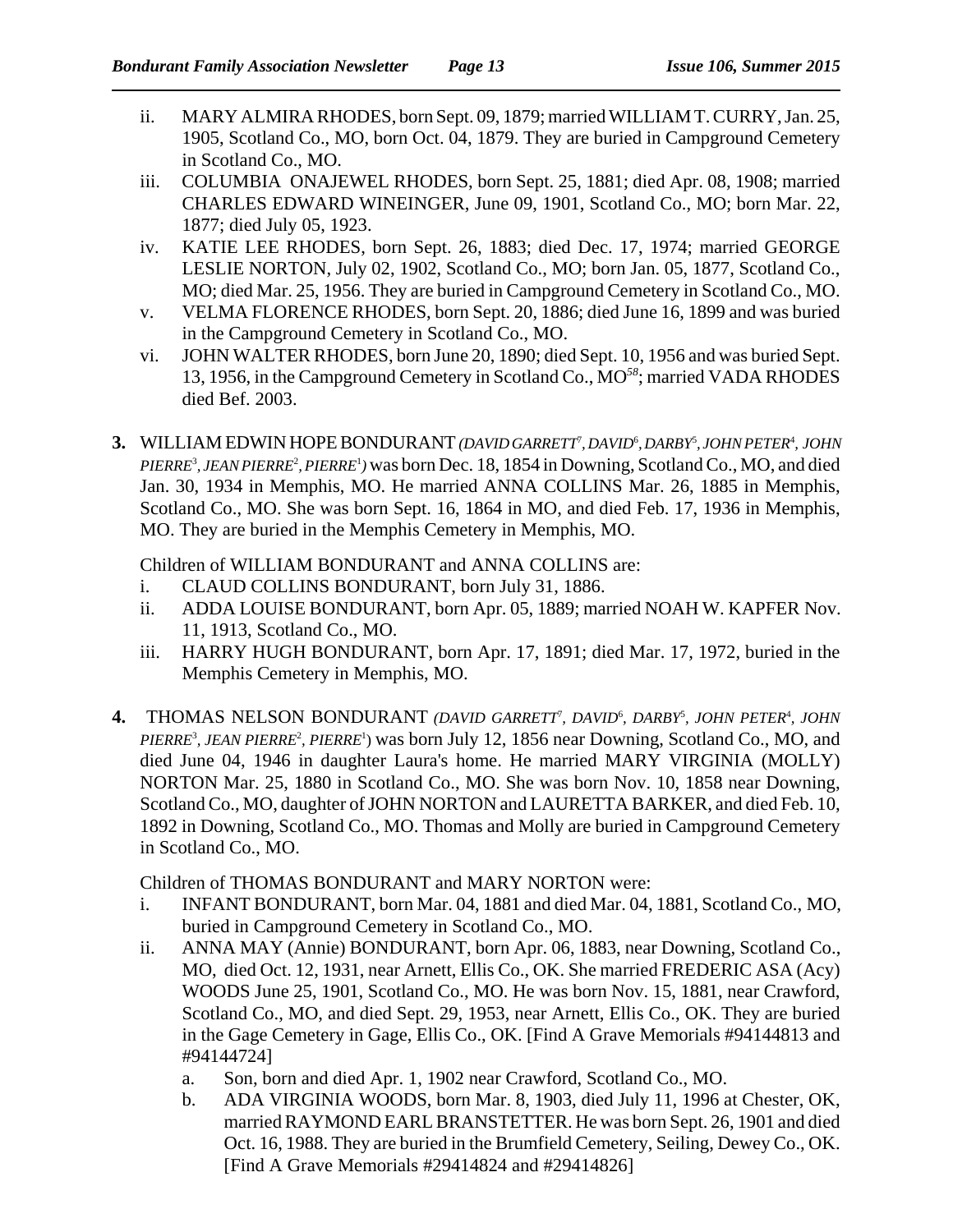- c. ANSON JACKSON WOODS, born June 16, 1905, died May 6, 2001, married BEULAH SHIELDS (1906-1998). They are buried in the Bickford Cemetery, Ellis Co., OK. [Find A Grave Memorials # 78690495 and #78695462]
- d. CHESTER OREN WOODS, born Dec. 21, 1907, near Arnett, Ellis Co., OK, died Feb. 13, 2006 in Fargo, Ellis Co., OK. [Find A Grave Memorial #94145304]
- e. NELSON LYNN WOODS, born Feb. 11, 1910, died June 9, 1980, Fargo, Ellis Co., OK. [SSDI] He married MARY M. BEARDSLEY Feb. 8, 1929 in Alameda, CA. They are buried in the Gage Memorial Cemetery, Gage, Ellis Co., OK. [Find A Grave Memorials #95636272 and #95636260]
- f. ACY HUGH WOODS, [twin] born Jun 7, 1912,
- g. STACY AUGUSTUS WOODS, [twin] born Jun 7, 1912, died Mar 30, 2010. [Find A Grave Memorial# 68842022]
- h. HAROLD OKLA WOODS, born Aug. 16, 1914, died Sep. 29, 2007. [Find A Grave Memorial #22843684]
- i. SYLVIA MARGIE WOODS, born May 7, 1917 at Arnett, Ellis Co., OK, died Aug. 17, 2013, married FRANCIS RAY (Frank) GRANTHAM May 11, 1935 in Alva Woods, OK. Frank was born Aug. 10, 1912 in Gage, Ellis Co., OK, and died Oct. 1987 in Woodward, OK. Their daughter was Janet Yvonne Grantham (1938-2014).
- j. ELLIS AUBRY WOODS, born Dec. 16, 1919 in Ellis Co., OK, died Jan. 8, 210 in Woodward, OK.
- iii. SYLVIA BONDURANT, born Dec. 16, 1884, near Downing, Scotland Co., MO; died May 02, 1963, Galesburg, Knox Co., IL.
- iv. ROY NORTON BONDURANT, born Sept. 18, 1886, Scotland Co., MO, died Nov. 06, 1897, Scotland Co., MO, buried Campground Cemetery in Scotland Co., MO.
- v. LAURA ALICE BONDURANT, born Aug. 23, 1888, near Downing, Scotland Co., MO, died Feb. 15, 1958, Kirksville, Adair Co., MO.
- vi. MAGGIE LEE BONDURANT, born June 06, 1891, near Downing, Scotland Co., MO, died Oct. 24, 1891, near Downing, Scotland Co., MO, buried Campground Cemetery in Scotland Co., MO
- 5. JAMES DAVID BONDURANT (DAVID GARRETT<sup>7</sup>, DAVID<sup>6</sup>, DARBY<sup>5</sup>, JOHN PETER<sup>4</sup>, JOHN PIERRE<sup>3</sup>, *JEAN PIERRE<sup>2</sup>*, *PIERRE<sup>1</sup>*) was born Feb. 02, 1859 near Downing, Scotland Co., MO, and died Dec. 17, 1932 in Kirksville, Adair Co., MO. He married 1st LOUESA METY NORTON Nov. 16, 1881 in Scotland County, MO, daughter of JOHN NORTON and LAURETTA BARKER. She was born Feb. 04, 1863 in Scotland Co., MO, and died Aug. 07, 1900 in Scotland Co., MO. They are buried in Campground Cemetery in Scotland Co., MO.

Children of JAMES BONDURANT and LOUESA NORTON are:

- i. PRICE BONDURANT, born Nov. 09, 1882, Scotland Co., MO, died 1969.
- ii. JAMES DAVID BONDURANT II, born July 25, 1884, Scotland Co., MO, James David Bondurant, Jr. was born 25 Jul 1884 in Downing, MO. He died 5 Oct 1980 in Kirksville, Adair Co., MO. He was buried in Maple Hills Cemetery, Kirksville, MO. (Find A Grave Memorial #59497197) When he filled out his WWI draft registration card on Sept. 12, 1918 (Ancestry), he said that he was 34 years old, born July 25, 1884, self-employed as the manager of a bakery, and signed his name "James David Bondurant, Jr." He and wife Lyda lived at 310 East McPherson, in Kirksville, MO. The registrar's report states that he was of medium height, medium build, blue eyes and brown hair.

James married LYDIA ELIZABETH (Lyda) PORTER 18 Dec 1910. She was born 14 Apr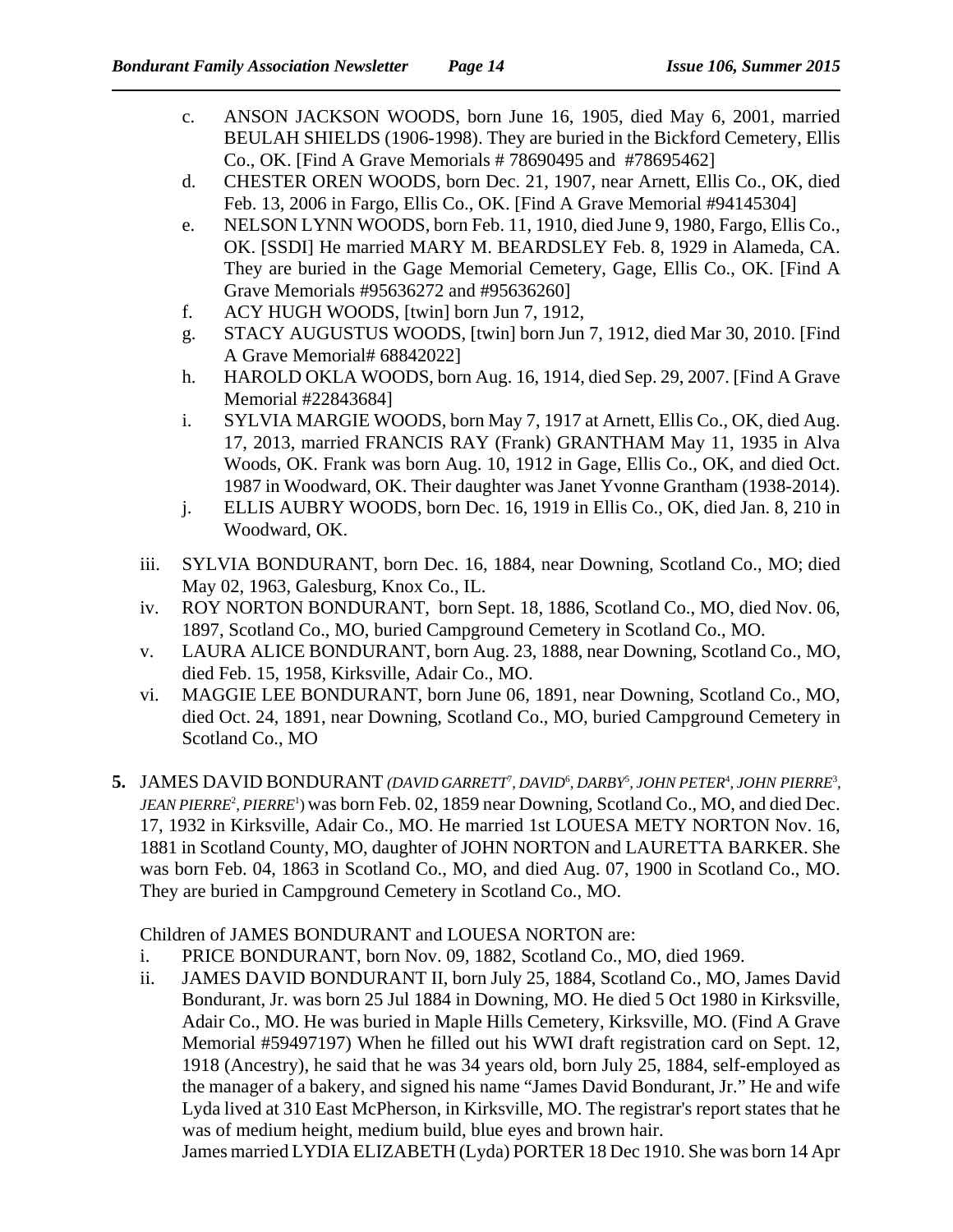1879 in La Belle, Lewis Co., MO, daughter of Abner Winchester Porter and Sarah Frances Bondurant. Lyda taught school and died 1968 in Kirksville, Adair Co., MO.

- iii. WILLIAM PEARL BONDURANT, born June 20, 1886, Scotland Co., MO, died 1973.
- iv. JOHN RAY BONDURANT, born July 13, 1888, Scotland Co., MO; died June 09, 1908, Scotland Co., MO, and was buried in the Campground Cemetery in Scotland Co., MO.
- v. ETHEL MAUDE BONDURANT, born June 07, 1890, Downing, Schuyler Co., MO, died Jan. 15, 1993, Kirksville, Adair Co., MO; married DR. SAMUEL BAKER BOHON, June 01, 1915, Kirksville, MO. He was born Mar. 27, 18791 and died Jan. 13, 1974, Kirksville, Adair Co., MO.
- vi. PAUL B. BONDURANT, born Mar. 15, 1892, Downing, Scotland Co., MO, died Jan. 17, 1915, Kirksville, Adair County, MO, and was buried in the Llewellyn Cemetery in Adair Co., MO.
- vii. EDITH LOUISE BONDURANT born July 05, 1894, Scotland Co., MO, died 1989.
- viii. ELMER EARLE BONDURANT born May 20, 1896, Scotland Co., MO.
- ix. LOIS RUTH BONDURANT born Apr. 12, 1898, Scotland Co., MO, died 1992.
- x. LLOYD HAROLD BONDURANT born Mar. 17, 1900, Scotland Co., MO, died 1980.

James David Bondurant married 2nd **Rose Missouri Barker Combs** 3 Jan 1902 Kirksville, Adair Co., MO. Rose was born 6 May 1870 in Clark Co., MO, and died 18 Nov 1949 at Kirksville, Adair Co., MO, daughter of Francis M. Barker and his wife Virginia Ritter. Rose was buried 2 Nov 1949 at Highland Park Cemetery, Kirksville, MO.<sup>3</sup>

**6.** MARION LEE BONDURANT *(DAVID GARRETT<sup>7</sup>, DAVID<sup>6</sup>, DARBY<sup>5</sup>, JOHN PETER<sup>4</sup>, JOHN PIERRE<sup>3</sup>, JEAN PIERRE<sup>2</sup>*, *PIERRE<sup>1</sup>*) was born Sept. 30, 1863 near Downing, Scotland Co., MO, and died July 09, 1949 in Kirksville, MO Hospital in Adair Co., MO. He married MARGARET HULDA NORTON Mar. 23, 1885 in Scotland Co., MO, daughter of JOHN NORTON and LAURETTA BARKER. She was born Feb. 27, 1867 in Scotland Co., MO, and died Jan. 10, 1946 in MO State Mental Hospital in Fulton, MO. They are buried in the Campground Cemetery in Scotland Co.,  $MO^{144}$ 

Children of MARION BONDURANT and MARGARET NORTON are:

- i. EDNA ALMIRA BONDURANT, born Mar. 27, 1887, Scotland Co., MO*,* died Feb. 11, 1968, MO; married (1) WILLIAM ARTHUR WHITE Mar. 06, 1915, Scotland Co., MO; b. June 02, 1882, IL; died June 02, 1945, MO; married (2) JOHN READELL, July 26, 1947, Lancaster, Schuyler Co., MO. John was born Dec. 14, 1886, New York City, NY, died Dec. 26, 1986, Queen City, Schuyler Co., MO. Edna and William are buried in the Brashears Cemetery in Brashear, MO. John is buried in the Arni Memorial Cemetery in Lancaster, Schuyler Co., MO.
- ii. JOSEPH LEE BONDURANT, born Jan. 17, 1889, Scotland Co., MO, died Aug. 06, 1973, Downing, MO; married FLORENCE EDNA JACKSON, Jan. 04, 1914, MO.
- iii. JOHN DAVID BONDURANT, born Nov. 18, 1890, Scotland Co., MO, died Mar. 17, 1975, Arbela, MO, married ELMA COMSTOCK Feb. 14, 1914, Scotland Co., MO.
- iv. ROY EDWARD BONDURANT, born Mar. 21, 1893, Scotland Co., MO, died Oct. 14, 1971, Rapelje, MT. He and BERTHA AMANDA (ESTHER) FLORENCE SHAFFER

 $3 \text{ MO}$  Death Certificate, No 36155, Adair Co., MO, uploaded to Rose's Find A Grave Memorial #36234505.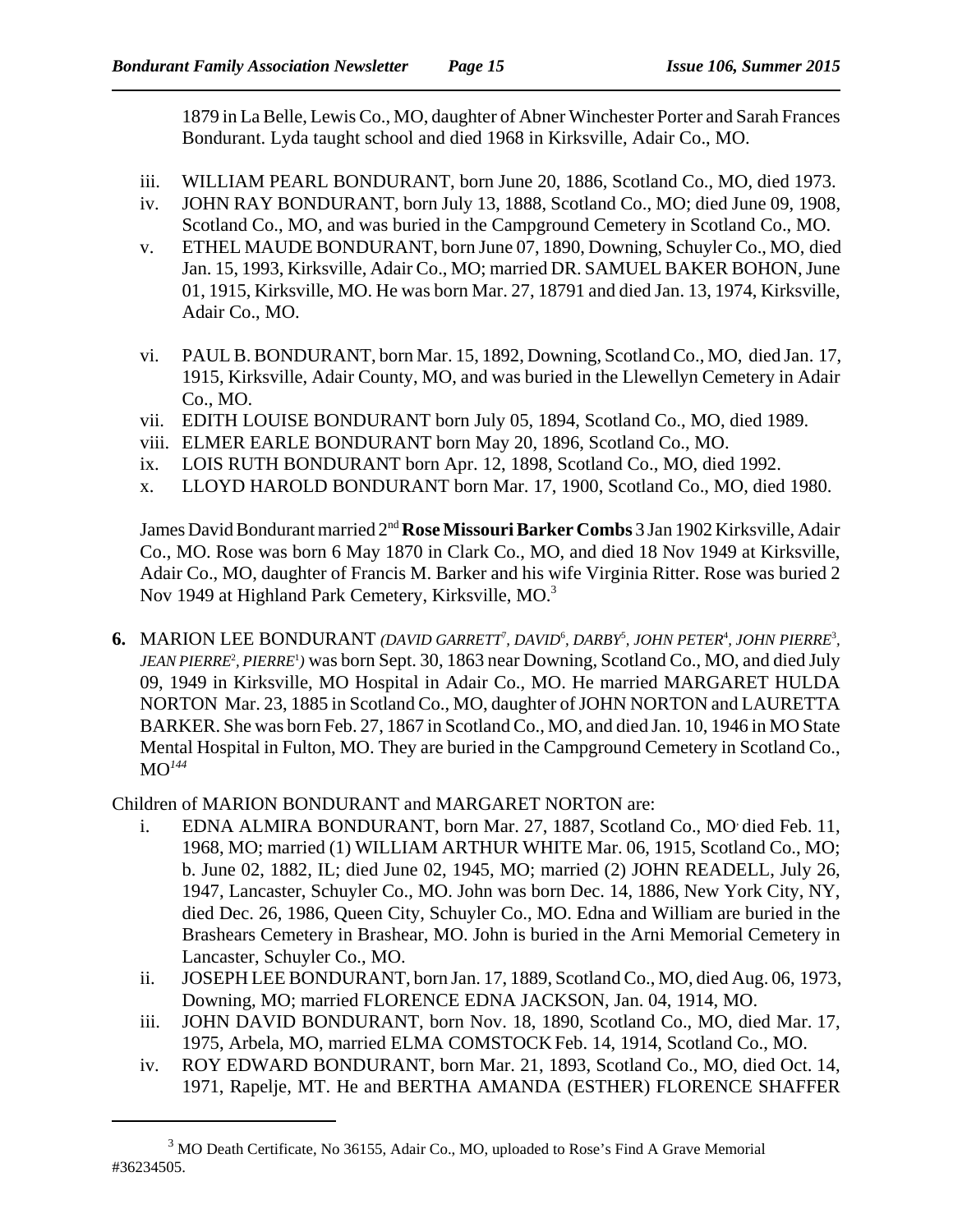were married June 26, 1920, by Rev. Roukema in the parsonage at Rapelje, MT. They are buried in the Rapelje Cemetery in Rapelje, MT.

Esther was born Apr. 04, 1902, Schuyler County, MO; died Mar. 26, 1993, Billings, MT. Notes from Sharon Kingen's information state that Esther was born Bertha Amanda Florence Shaffer, daughter of Abe Lincoln Shaffer and Sarah Robeson. Both biological parents were born in Germany about 1856 and 1876 respectively. Mr. Shaffer worked on the railroad maintenance crew near Takama, NE and when his wife died, the four oldest children, Mabel, Margaret, Mary Etta (May) and "Esther" were taken to a Children's Home in Omaha, NE. At age 7 or 8 she went to live with the Brussells family where she worked and cared for the family's in born was extremely cruel to Esther because she wet her bed. Fortunately, John Ragland (later to become her Uncle by adoption) lived down the road from the Brussells and told the Louis Larsen family about Esther. Consequently both she and her sister May went to live and work hard in the fields and home for the Larsens, but Esther felt love for the first time. The Larsens later adopted Esther, at her insistence at the age of 9. In 1919 the Larsens bought the Marsh Place in Hailstone Basin west of Broadview, MT and moved there from NE, when Esther was 17. This is when she met Roy Bondurant.

- v. SAMUEL JAMES BONDURANT, born June 10, 1895, Scotland Co., MO, died June 20, 1922, Rapelje, MT, married GLADYS PHILLIPS, June 26, 1917, Rapelje, MT. He was buried in the Campground Cemetery in Scotland Co., MO.
- vi. WALLACE HERDMAN BONDURANT, born Sept. 19, 1897, Scotland Co., MO, died Nov. 13, 1974, Aberdeen, WA, married GOLDA ROBERTS in 1925.
- vii. VICTOR NORTON BONDURANT, born Feb. 16, 1901, Scotland Co., MO, died Aug. 31, 1983, Hoquiam, WA. He married (1) CHRISTINE VAN NICE Oct. 04, 1924, who died 1933. He married (2) RUMINA ELIZABETH PEARSON Aug. 24, 1936, Columbus, Stillwater Co., MT. Rumina was born Sept. 23, 1915, Rapelje, Stillwater Co., MT and died Aug. 3, 2000, Bremerton, WA.
- viii. OSCAR THOMAS BONDURANT, born Mar. 05, 1903, Scotland Co., MO, died May 19, 1985, Downing, Schuyler Co., MO, married (1) HAZEL LOUISE RIDGE Oct. 22, 1938, Scotland Co., MO. Hazel was born Dec. 21, 1907, MO and died Dec. 16, 1954, Scotland Co., MO. Oscar married (2) VESTA ROENE COOK Apr. 20, 1957. Vesta was born Sept. 12, 1911, Schuyler Co., MO, and died Sept. 12, 1992, Kirksville, Adair Co., MO. Oscar and Hazel are both buried in the Memphis Cemetery in Memphis, MO. Vesta is buried in the Downing City Cemetery in Downing, Schuyler Co., MO.
- ix. MARGARET ONETA BONDURANT was born Dec. 21, 1904 in Scotland Co., MO and died May 21, 1997, Scotland Co., MO. She married RAY JUNKIN Aug. 10, 1940 in Memphis, MO. Ray was born Feb. 25, 1903 in Okanogan Co., WA and died Dec. 12, 1986, Kirksville, MO. They are buried in the Memphis Cemetery in Memphis, MO.
- x. AUDREY ESTELLENE BONDURANT was born Dec. 27, 1906, Scotland Co., MO, and died Feb. 12, 2000, Scotland County Nursing Home in Scotland Co, MO. She married LEO PRICE WOODS Nov. 02, 1938, Memphis, Scotland Co., MO. He was born June 10, 1900, near Energy, MO, and died Feb. 17, 1995, Scotland County Memorial Hospital in Memphis, MO. Audrey and Price were farmers all their life. They lived in Scotland Co., MO, first west of Memphis and last southwest of Memphis. When they retired and moved to Memphis, Price's son Leo took over the farm. Audrey liked to make quilts. They are buried in the Memphis Cemetery in Memphis, MO.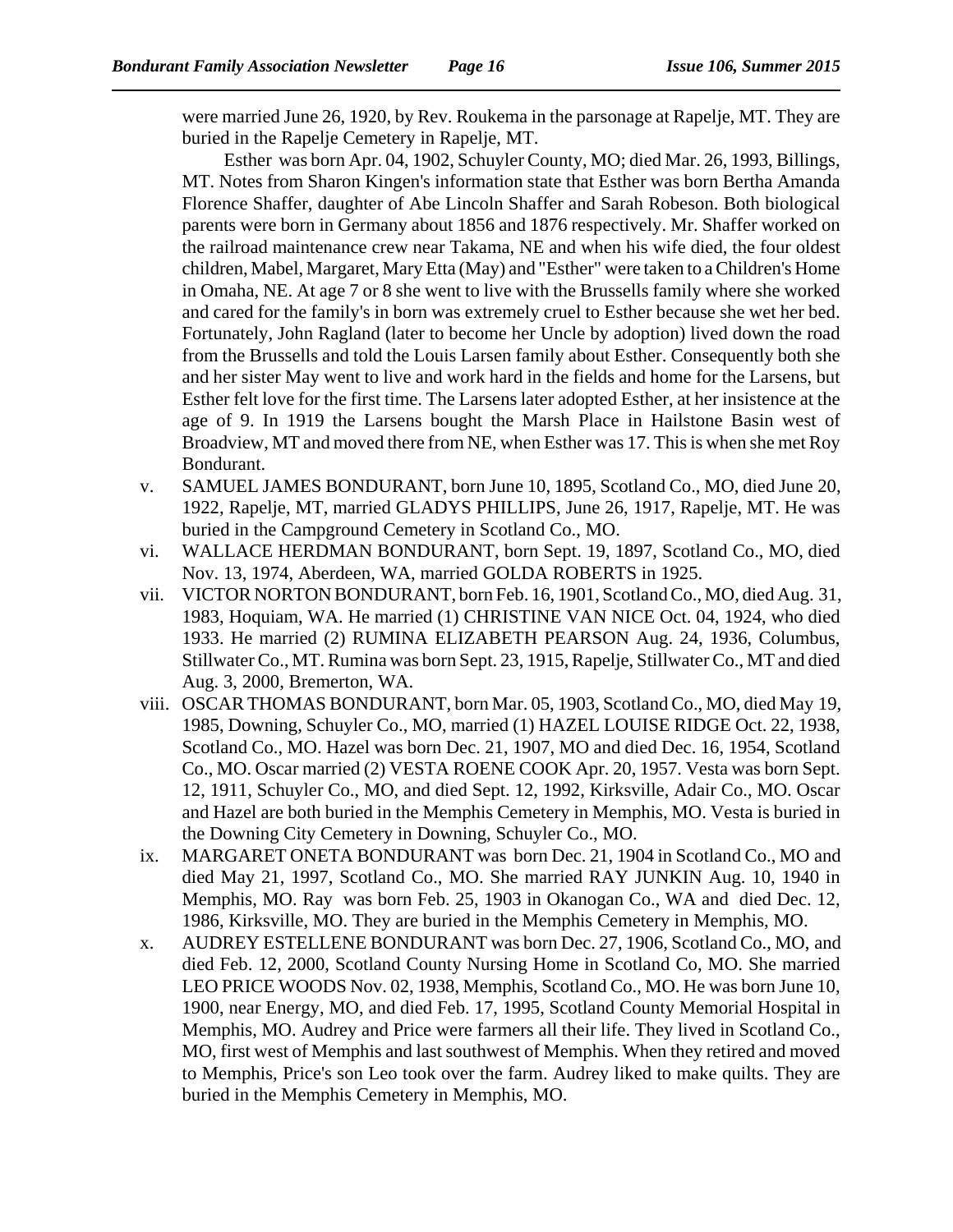# **Books About Our Bondurant Ancestors**

## **THE BONDURANTS OF AMERICA – Jean Pierre and Ann**

By Mary Bondurant Warren, with Ruby Talley Smith and Amy Warren Sanders *The Bondurants' First Years in Virginia.*

Here is the story of Huguenot Jean Pierre Bondurant's life after he landed in 1700 at Jamestown. How did this French exile adapt to an English-speaking society? What was his life like in the colony? Meet his wife Ann Tanner and learn more about their five children and grandchildren. Watch the Bondurant family grow with the colony, move into new lands, and new occupations. A "Sentimental Journey" takes you to places in Virginia that are important in this family's history. Hardbound, 218 pages including maps, photographs, illustrations, and a full name index. **\$35.00.** 

# **THE BONDURANTS OF AMERICA – Ann Tanner's Ancestors**

By Mary Bondurant Warren, with Ruby Talley Smith and Amy Warren Sanders

# *HATCHER, JONES, LOUND & TANNER of Virginia*

Jean Pierre married into a tidewater Virginia English family whose ancestors had been in the colony two or three generations when the Huguenots arrived. These are stories and documents relating the life of Ann's colorful ancestors. Learn about the parts they played in Virginia's early history. A "Sentimental Journey" leads you to present-day sites which once were the homes of Ann's ancestors.

Hardbound, 173 pages including maps, photographs, illustrations, and a full name index. **\$30.00**

# **THE BONDURANTS OF GÉNOLHAC, FRANCE**

## By Mary Bondurant Warren

## *Ancestry of our immigrant ancestor, Jean Pierre Bondurant*

Following your suggestions, family history and family trees are included, with photographs of sites and documents relating to the ancestors of Jean Pierre Bondurant. Maps and a driving tour of the family's most important places let you be your own tour guide, and see the sights of France at your leisure.

Hardbound, 172 pages including maps, photographs, illustrations and a full name index. **\$30.00**

# **Order all three Bondurant books as a set for \$75.00** *Makes a wonderful gift!*

# **HERITAGE PAPERS, P.O. Box 7776, Athens, GA 30604-7776 Add \$8 per order shipping and handling; GA residents must include 7% sales tax.**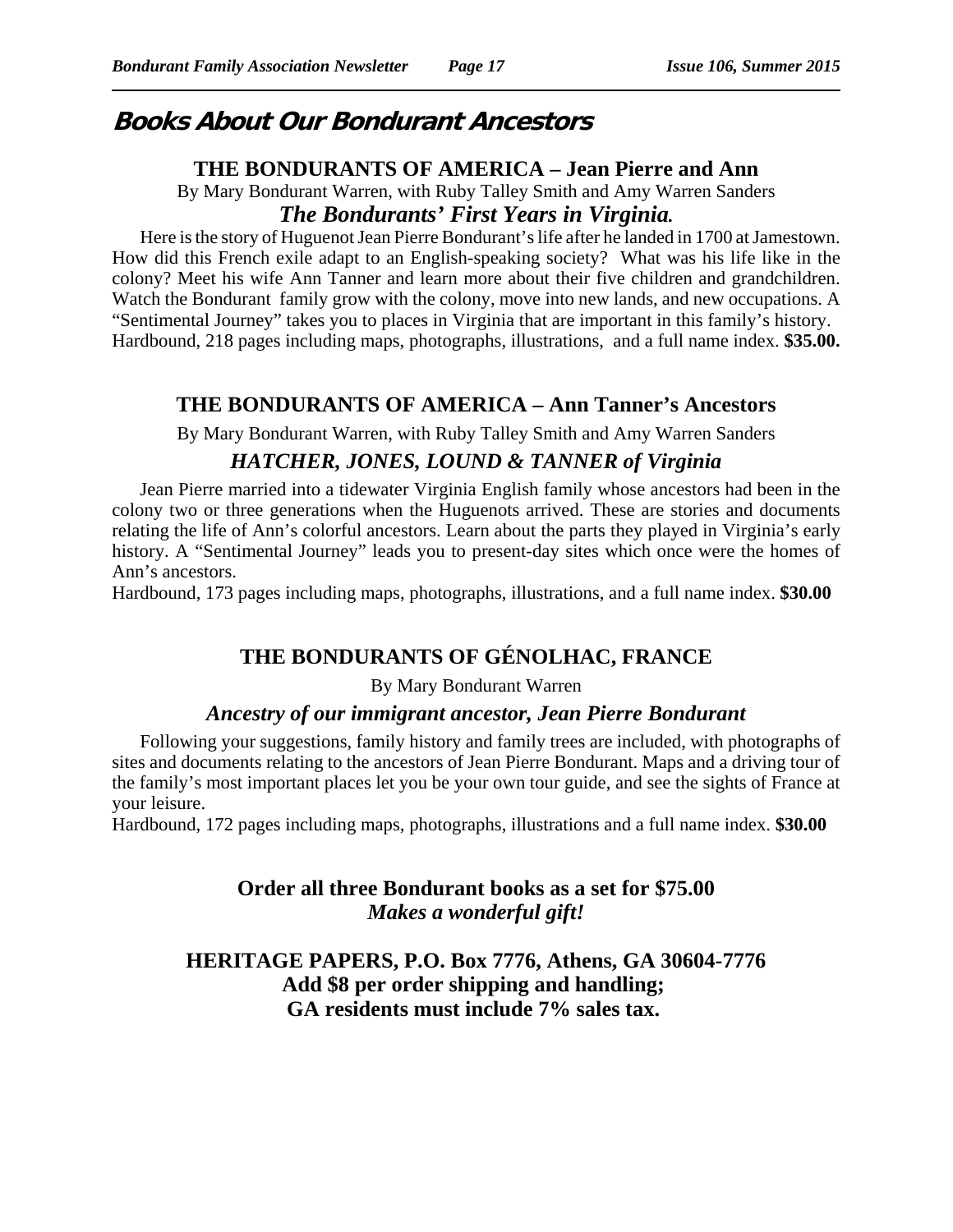

*Registration Form*

# **BONDURANT FAMILY ASSOCIATION ANNUAL MEETING SAN ANTONIO, TEXAS October 16-17, 2015**

Make hotel reservations at the *Hilton Garden Inn San Antonio Airport*, 12828 San Pedro Avenue, San Antonio, Texas, 78216, by calling 1-210-494-7600. Ask for the "BONFAM" block to get the \$99 per night (plus tax) discount for rooms with two queen beds or one king. This price includes complimentary full breakfast buffet for all guest rooms (up to four people per room), complimentary Wi-Fi, and free parking. The hotel offers a free shuttle to and from the San Antonio Airport, and to other locations within a five-mile radius of the hotel. *See the Summer issue of the BFA newsletter for more details!*

|                                                                                                                                                                                                                                                                                           | Please $\blacktriangleright$ if attending                        |                                                                   |                                                                               |  |
|-------------------------------------------------------------------------------------------------------------------------------------------------------------------------------------------------------------------------------------------------------------------------------------------|------------------------------------------------------------------|-------------------------------------------------------------------|-------------------------------------------------------------------------------|--|
| <b>Attendees' Names</b><br>Please print legibly so we can make name tags for everyone!                                                                                                                                                                                                    | Meet & Greet,<br><b>Hilton Garden Inn,</b><br>Friday evening 7-9 | <b>Annual Meeting &amp;</b><br>Lunch, Saturday<br>10-2 (\$8 each) | <b>BFA</b> Dinner,<br>Alamo Café,<br>Saturday evening<br>$6:30-9$ (\$27 each) |  |
|                                                                                                                                                                                                                                                                                           |                                                                  |                                                                   |                                                                               |  |
|                                                                                                                                                                                                                                                                                           |                                                                  |                                                                   |                                                                               |  |
|                                                                                                                                                                                                                                                                                           |                                                                  |                                                                   |                                                                               |  |
|                                                                                                                                                                                                                                                                                           |                                                                  |                                                                   |                                                                               |  |
|                                                                                                                                                                                                                                                                                           |                                                                  |                                                                   |                                                                               |  |
| <b>TOTAL ATTENDING</b>                                                                                                                                                                                                                                                                    |                                                                  |                                                                   |                                                                               |  |
| Send an email to <b>bondurant, family@yahoo.com</b> NOW to be added to the list for the meeting. See the<br>Summer BFA newsletter for more details about this year's meeting in San Antonio, Texas. Registrations<br>MUST be received by Sept. 15, 2015, or your place(s) will be closed. |                                                                  |                                                                   |                                                                               |  |
| <b>TOTAL 2015 ANNUAL MEETING FEES - Deadline Sept. 15, 2015</b>                                                                                                                                                                                                                           |                                                                  |                                                                   |                                                                               |  |
| 2016 BFA membership(s) (\$20 per year - list names/addresses on reverse)                                                                                                                                                                                                                  |                                                                  |                                                                   |                                                                               |  |
| Contribution to help defray costs of the 2015 BFA meeting                                                                                                                                                                                                                                 |                                                                  |                                                                   |                                                                               |  |
| <b>Gift to BFA</b><br>$\Box$ in memory of<br>Enter name(s) here:                                                                                                                                                                                                                          | $\Box$ in honor of                                               |                                                                   |                                                                               |  |
|                                                                                                                                                                                                                                                                                           |                                                                  | <b>TOTAL DUE</b>                                                  |                                                                               |  |
| Paid by<br>$\Box$ check<br>$\Box$ money order                                                                                                                                                                                                                                             | Make payable to "BFA"                                            |                                                                   |                                                                               |  |

| <b>Name</b>                                                                                                              | <b>Phone</b> |
|--------------------------------------------------------------------------------------------------------------------------|--------------|
| <b>Mailing Address</b>                                                                                                   | Email        |
| City, State & Zip                                                                                                        |              |
| <b>MAIL WITH PAYMENT payable to "BFA" to BFA Treasurer</b><br>Amy W. Sanders, 2143 Lansing St., Melbourne, FL 32935-2176 |              |